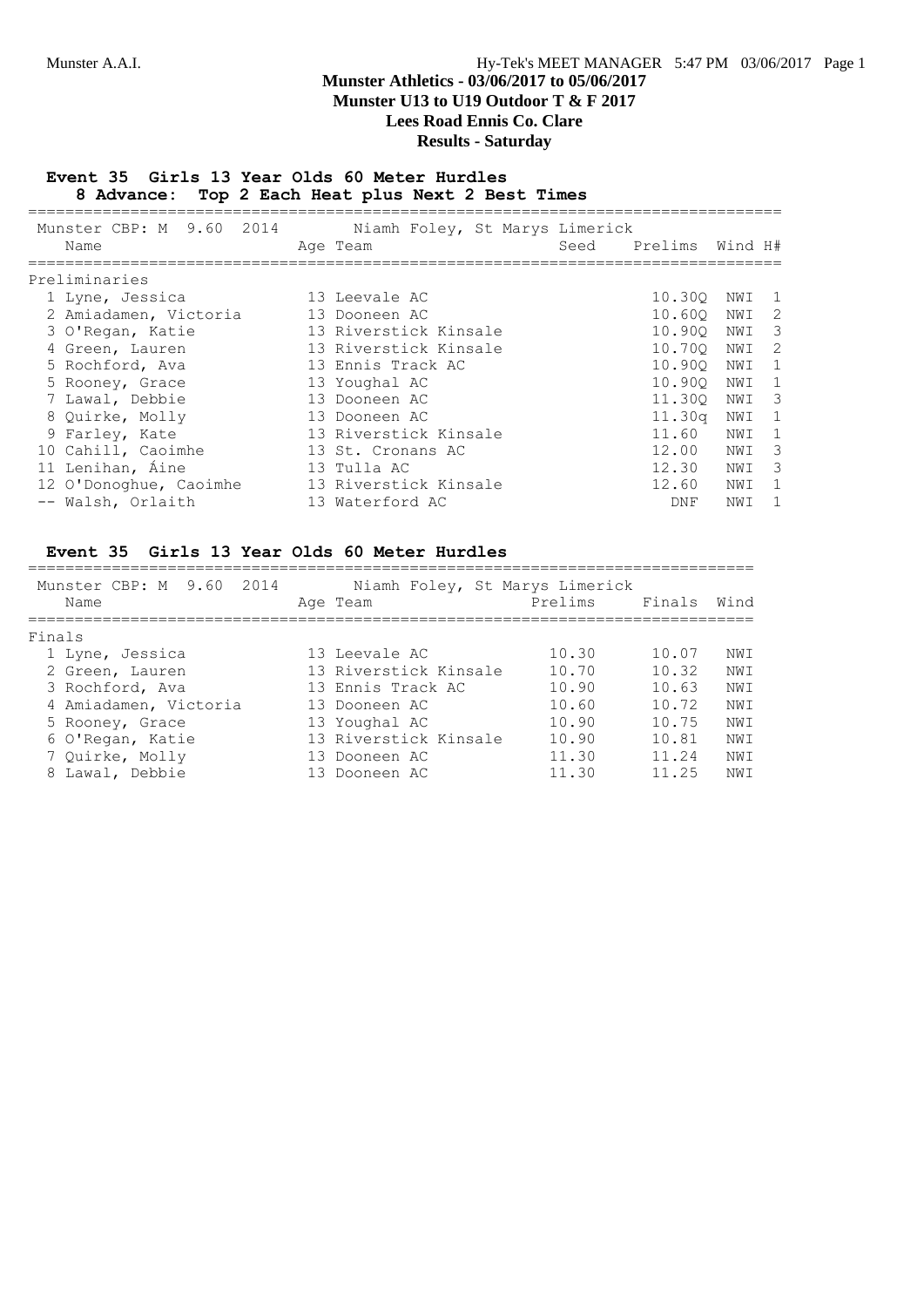## **Munster Athletics - 03/06/2017 to 05/06/2017 Munster U13 to U19 Outdoor T & F 2017 Lees Road Ennis Co. Clare Results - Saturday**

## **Event 11 Girls 10 Year Olds 500 Meter Run**

|                                                   |                      | ============================= |         |                |
|---------------------------------------------------|----------------------|-------------------------------|---------|----------------|
| Munster CBP: M 1:34.67 2015 Holly O'Boyle, Marian |                      |                               |         |                |
| Name                                              | Age Team             | Seed                          | Finals  | H#             |
| ====================================              |                      | ==================            |         |                |
| 1 Hickey, Rosie                                   | 10 Limerick AC       |                               | 1:38.20 | 3              |
| 2 O'Riordan, Faye                                 | 10 CnaF              |                               | 1:38.60 | 3              |
| 3 McCarthy, Heather                               | 10 Doheny AC         |                               | 1:39.70 | $\overline{c}$ |
| 4 Nugent, Lucy                                    | 10 Finisk Valley AC  |                               | 1:40.71 | $\mathbf{1}$   |
| 5 Power, Fiona                                    | 10 North Cork AC     |                               | 1:42.92 | $\overline{c}$ |
| 6 Aherne, Taylor                                  | 10 Youghal AC        |                               | 1:43.50 | 3              |
| 7 Ryan, Caoilainn                                 | 10 North Cork AC     |                               | 1:44.50 | $\mathbf{1}$   |
| 8 Keogh, Clara                                    | 10 St. John's AC     |                               | 1:45.74 | $1\,$          |
| 9 McCarthy, Rhia                                  | 10 Doheny AC         |                               | 1:45.93 | $\mathbf{1}$   |
| 10 Grimes, Orlaith                                | 10 Limerick AC       |                               | 1:46.00 | $\overline{c}$ |
| 11 Gaffney, Sarah                                 | 10 West Waterford    |                               | 1:46.97 | $\overline{4}$ |
| 12 Mernin, Siun                                   | 10 Finisk Valley AC  |                               | 1:47.00 | $\mathcal{S}$  |
| 13 Spillane, Alana                                | 10 Moyne AC          |                               | 1:47.02 | $\overline{c}$ |
| 14 Yelverton, Ab by                               | 10 Limerick AC       |                               | 1:48.30 | $\mathbf 1$    |
| 14 Murphy, Aoife                                  | 10 Limerick AC       |                               | 1:48.30 | 3              |
| 16 Chandler, Ava                                  | 10 Ballymore Cobh AC |                               | 1:48.70 | $\mathbf 1$    |
| 17 Barry, Clodagh                                 | 10 Bandon AC         |                               | 1:49.99 | $\overline{c}$ |
| 18 Twomey, Hannah                                 | 10 Bandon AC         |                               | 1:51.40 | $\mathbf 1$    |
| 19 Borkowska Hogan, Maarysi                       | 10 North Cork AC     |                               | 1:51.85 | 3              |
| 20 Dunford, Brooke                                | 10 Finisk Valley AC  |                               | 1:52.52 | $\overline{c}$ |
| 21 Connolly, Eimear                               | 10 Tipp Town AC      |                               | 1:52.63 | $1\,$          |
| 22 Kelly, Abi                                     | 10 Kilmurry          |                               | 1:53.29 | $\mathbf{1}$   |
| 23 Meade, Sarah                                   | 10 Kilmurry          |                               | 1:54.30 | 3              |
| 24 Pearl, Lucy                                    | 10 Derg AC           |                               | 1:54.89 | 3              |
| 25 Kelly, Meabh                                   | 10 Limerick AC       |                               | 1:55.41 | $\mathbf{2}$   |
| 26 Devereaux, Autumn                              | 10 Youghal AC        |                               | 1:55.61 | $\overline{c}$ |
| 27 Butler, Aimee                                  | 10 Dooneen AC        |                               | 1:56.44 | $\mathbf{1}$   |
| 28 Cotter, Aibhlin                                | 10 Smcl              |                               | 1:56.60 | $\overline{c}$ |
| 29 Browne, Eimile                                 | 10 North Cork AC     |                               | 1:56.91 | $\overline{c}$ |
| 30 Nagle, Ruth                                    | 10 St. Cronans AC    |                               | 1:57.16 | $\mathbf{1}$   |
| 31 Horgan, Isabel                                 | 10 Kilmurry          |                               | 1:57.24 | 3              |
| 32 Leyden, Grainne                                | 10 Ennis Track AC    |                               | 1:57.63 | $\mathbf{2}$   |
| 33 O'Dwyer, Ciara Mai                             | 10 Kilmurry          |                               | 1:57.74 | $\overline{c}$ |
| 34 Bourke, Tara                                   | 10 Templemore AC     |                               | 1:58.52 | $\mathcal{S}$  |
| 35 Keogh, Elizabeth                               | 10 Limerick AC       |                               | 1:59.32 | $\overline{c}$ |
| 36 McDonnell, Derartu                             | 10 Limerick AC       |                               | 2:00.28 | $\mathbf{1}$   |

#### **Event 19 Girls 11 Year Olds 600 Meter Run**

| Name                                                                                                           |                                                                     | Munster CBP: M 1:49.43 2014 Maeve O'Neill, Doheny<br>Age Team                                                                                         | Seed | Finals                                                                                          |
|----------------------------------------------------------------------------------------------------------------|---------------------------------------------------------------------|-------------------------------------------------------------------------------------------------------------------------------------------------------|------|-------------------------------------------------------------------------------------------------|
| 1 Abullo, Sarah<br>2 McKenna, Mai<br>3 Galvin, Gemma<br>5 Looney, Simone<br>7 Delany, Ciara<br>9 Shannon, Lucy | 4 O'Shaughnessy, Orla<br>6 O'Donovan, Eimear<br>8 Emennike, Mirabel | 11 Waterford AC<br>11 Dooneen AC<br>11 Smcl<br>11 Dooneen AC<br>11 Leevale AC<br>11 North Cork AC<br>11 Skibbereen AC<br>11 Marian AC<br>11 Marian AC |      | 1:54.19<br>1:55.39<br>1:55.49<br>1:55.75<br>1:57.22<br>1:58.06<br>1:59.96<br>2:00.83<br>2:01.61 |
| 10 Fogarty, Ella<br>11 Fanning, Grace                                                                          |                                                                     | 11 Templemore AC<br>11 Waterford AC                                                                                                                   |      | 2:02.89<br>2:03.63                                                                              |
| 12 Doran, Saoirse<br>14 Callan, Aoife                                                                          | 13 Flannery, Caoimhe                                                | 11 Moyne AC<br>11 Skibbereen AC<br>11 Bandon AC                                                                                                       |      | 2:04.09<br>2:04.40<br>2:06.14                                                                   |
|                                                                                                                | 15 Coughlan, Sophie                                                 | 11 Moyca                                                                                                                                              |      | 2:07.21                                                                                         |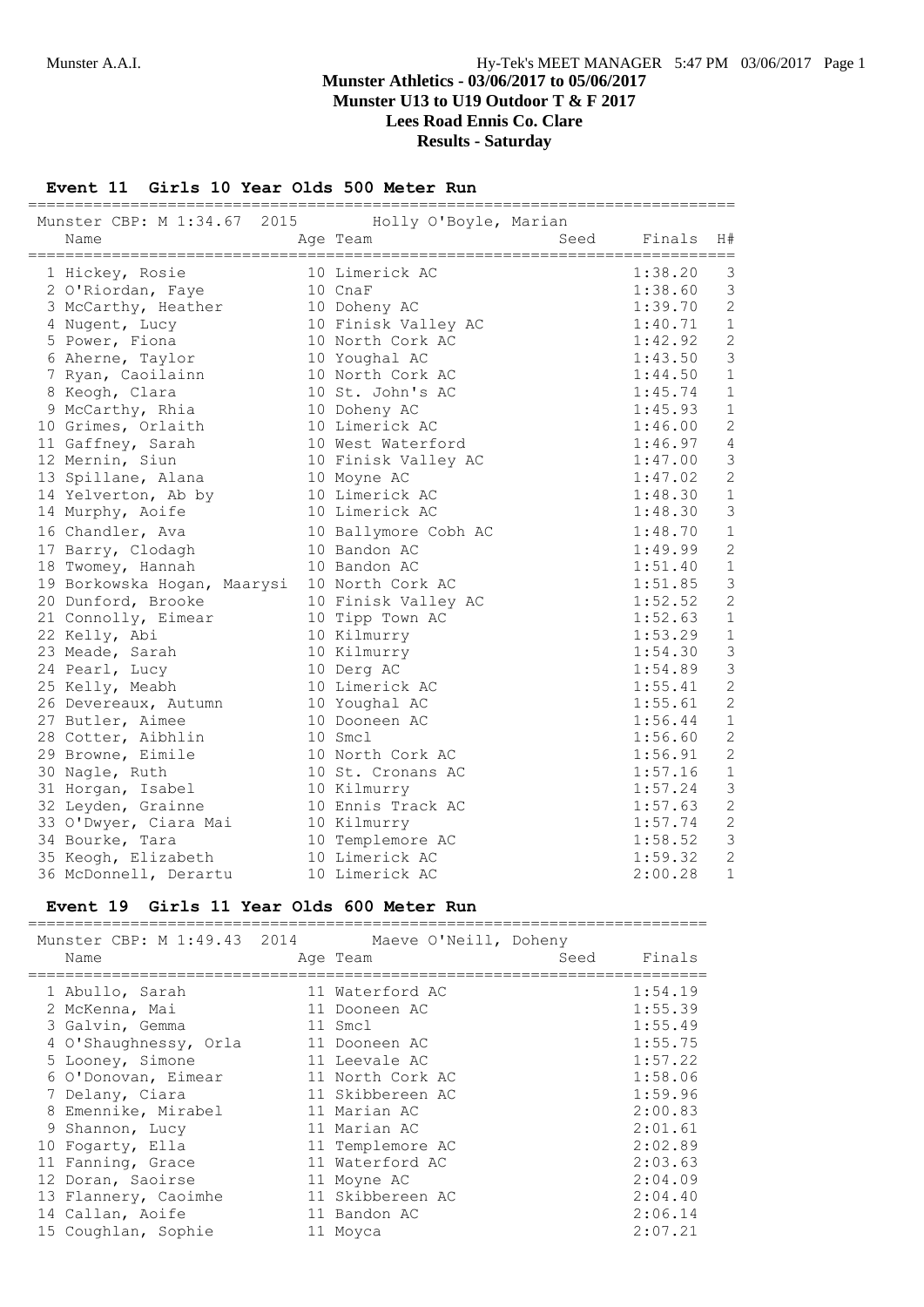**Munster U13 to U19 Outdoor T & F 2017**

# **Lees Road Ennis Co. Clare**

| 16 Barrett, Hayley                      | 11 Marian AC          | 2:08.05 |
|-----------------------------------------|-----------------------|---------|
| 17 Flaherty, Ciara                      | 11 Limerick AC        | 2:08.88 |
| 18 Toomey, Katie                        | 11 Leevale AC         | 2:08.98 |
| 19 Collins, Kealon                      | 11 Dooneen AC         | 2:10.39 |
| 20 Mulcahy, Kayla                       | 11 Bandon AC          | 2:12.21 |
| 21 Byrne O'Connell, Caoimhe 11 Kilmurry |                       | 2:14.07 |
| 22 McCarthy, Olivia                     | 11 Limerick AC        | 2:15.14 |
| 23 O'Regan, Abigail                     | 11 Carrick on Suir AC | 2:17.45 |
| 24 Mulcahy, Sophie                      | 11 BIAC               | 2:17.54 |
| 25 Greenslade, Lucy                     | 11 Limerick AC        | 2:19.93 |
| 26 Ferte, Julliette                     | 11 Limerick AC        | 2:20.32 |
| 27 DeFaoite, Lusai                      | 11 Kenmare            | 2:22.25 |
| 28 Enright, Katie                       | 11 Dooneen AC         | 2:27.22 |

#### **Event 28 Boys 12 Year Olds 600 Meter Run**

=========================================================================

# **14 Advance: Top 2 Each Heat plus Next 6 Best Times**

| Munster CBP: M 1:44.00 2014<br>Name | Jack O'Connor, Dooneen<br>Age Team | Seed | Prelims              |
|-------------------------------------|------------------------------------|------|----------------------|
| Preliminaries                       |                                    |      |                      |
| 1 Breen, Sean                       | 12 St. Cronans AC                  |      | M 56.320             |
| 2 Buckley, Shane                    | 12 Dundrum AC                      |      | 1:52.150             |
| 3 Culligan, Daire                   | 12 Fergus AC                       |      | 1:53.93q             |
| 4 O'Gorman, Conor                   | 12 Clonmel AC                      |      | 1:54.22q             |
| 5 Tutty, Cal                        | 12 West Waterford                  |      | 1:54.48q             |
| 5 Murphy, John                      | 12 Liscarroll AC                   |      | 1:54.48q             |
| 7 Boyle, Ruaidhri                   | 12 CnaF                            |      | 1:54.74q             |
| 8 McHugo, Sean                      | 12 Limerick AC                     |      | 1:54.78 <sub>q</sub> |
| 9 Holmes, Ian                       | 12 West Waterford                  |      | 1:54.92q             |
| 10 Sweetman, Gavan                  | 12 Skibbereen AC                   |      | 1:55.07q             |
| 11 McCarthy, Oisin                  | 12 Bandon AC                       |      | 1:55.25q             |
| 12 Walsh, Ben                       | 12 Nenagh Oly                      |      | 1:55.50q             |

#### **Event 28 Boys 12 Year Olds 600 Meter Run**

|        | Munster CBP: M 1:44.00 2014<br>Name | Jack O'Connor, Dooneen<br>Age Team | Prelims | Finals   |
|--------|-------------------------------------|------------------------------------|---------|----------|
| Finals |                                     |                                    |         |          |
|        | 1 Murphy, John                      | 12 Liscarroll AC                   | 1:54.48 | 1:42.81M |
|        | 2 Boyle, Ruaidhri                   | 12 CnaF                            | 1:54.74 | 1:44.27  |
|        | 3 Buckley, Shane                    | 12 Dundrum AC                      | 1:52.15 | 1:45.97  |
|        | 4 Sweetman, Gavan                   | 12 Skibbereen AC                   | 1:55.07 | 1:48.83  |
|        | 5 McCarthy, Oisin                   | 12 Bandon AC                       | 1:55.25 | 1:50.29  |
|        | 6 Culligan, Daire                   | 12 Fergus AC                       | 1:53.93 | 1:50.88  |
|        | 7 O'Gorman, Conor                   | 12 Clonmel AC                      | 1:54.22 | 1:52.27  |
|        | 8 Tutty, Cal                        | 12 West Waterford                  | 1:54.48 | 1:52.45  |
|        | 9 Breen, Sean                       | 12 St. Cronans AC                  | 56.32   | 1:52.65  |
|        | 10 Holmes, Ian                      | 12 West Waterford                  | 1:54.92 | 1:53.30  |
|        | 11 Walsh, Ben                       | 12 Nenagh Oly                      | 1:55.50 | 1:53.65  |

12 McHugo, Sean 12 Limerick AC 1:54.78 1:57.61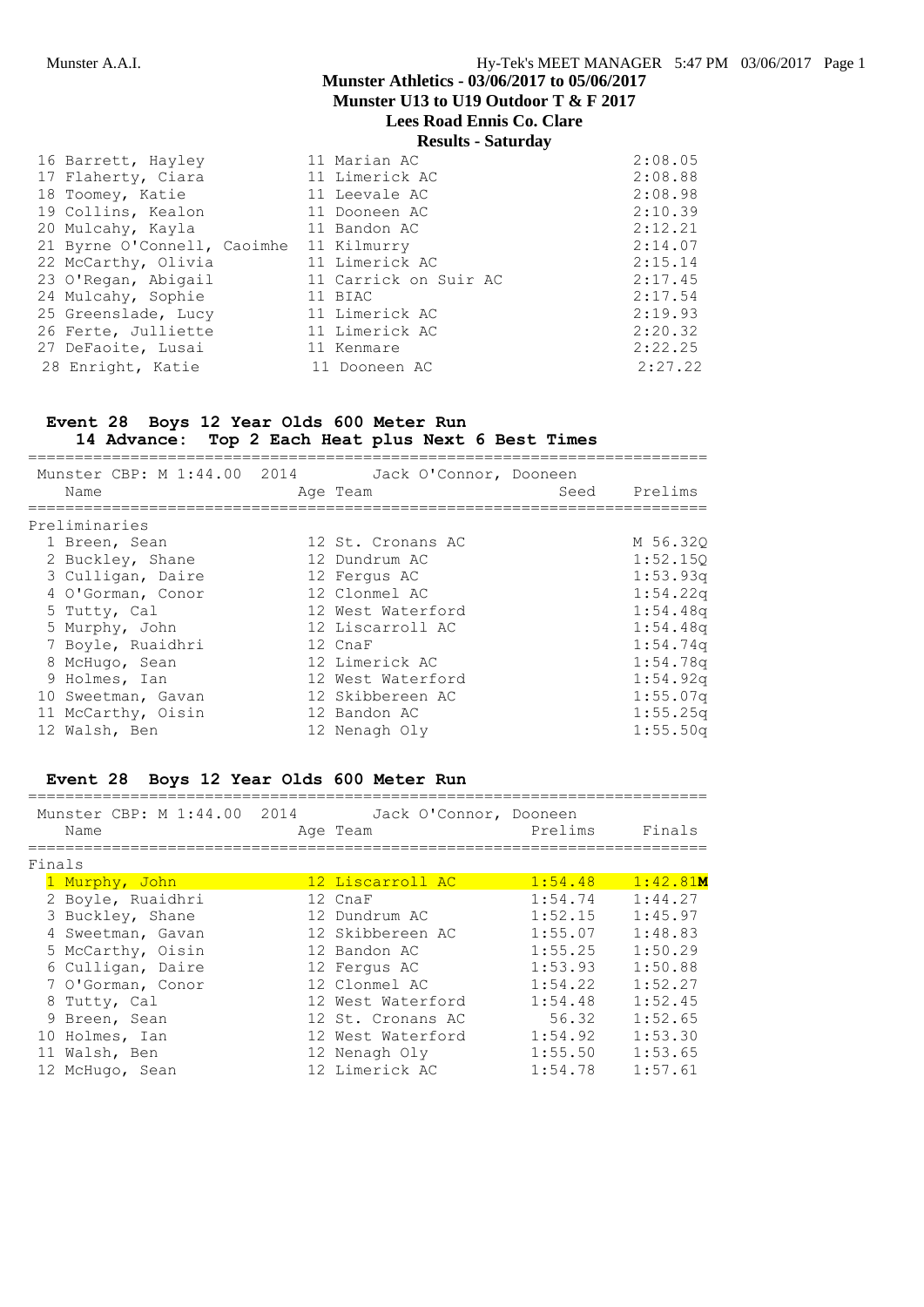#### **Event 40 Boys 13 Year Olds 600 Meter Run Top 14 Advance by Time**

| Munster CBP: M 1:40.88 2008 | Dylan Sheehan, Dooneen |      |          |
|-----------------------------|------------------------|------|----------|
| Name                        | Age Team               | Seed | Prelims  |
|                             |                        |      |          |
| Preliminaries               |                        |      |          |
| 1 Andrews, Dan              | 13 Bantry AC           |      | 1:41.03q |
| 2 Walsh, Ronan              | 13 Shannon AC          |      | 1:41.38q |
| 3 Hodgins, Cian             | 13 Nenagh Oly          |      | 1:41.72q |
| 4 Kennedy, Dara             | 13 Newport AC          |      | 1:43.78q |
| 5 Walshe, Tom               | 13 Nenagh Oly          |      | 1:44.56q |
| 6 Moylan, Michael           | 13 Nenagh Oly          |      | 1:49.14q |
| 7 Cott, Beíain              | 13 Midleton AC         |      | 1:49.96q |
| 8 McGuire, Thomas           | 13 Ennis Track AC      |      | 1:50.97q |
| 9 McElhinney, Callum        | 13 Bantry AC           |      | 1:51.98q |
| 10 O'Dwyer, Padraigh        | 13 Kilmurry            |      | 1:54.14q |
| 11 Enright, Darragh         | 13 Dooneen AC          |      | 1:54.63q |
| 12 Hawkins, Timmy           | 13 Belgooly AC         |      | 1:55.21q |
| 13 Cunnane, Darragh         | 13 Tralee Harriers AC  |      | 1:56.01q |
| 14 Wenegiam, Praise         | 13 Belgooly AC         |      | 1:56.62q |

#### **Event 3 Girls 9 Year Olds 300 Meter Run**

|        | Munster CBP: M 53.94 2011<br>Name | Shauna O'Gorman, Kilmihill<br>Age Team | Seed | Finals  |
|--------|-----------------------------------|----------------------------------------|------|---------|
| Finals |                                   |                                        |      |         |
|        | 1 Lawal, Destiny                  | 9 Dooneen AC                           |      | 51.43M  |
|        | 2 Mannion, Faye                   | 9 Ennis Track AC                       |      | 54.66   |
|        | 3 Shannon, Lauren                 | 9 Marian AC                            |      | 55.71   |
|        | 4 Purtill, Emer                   | 9 Dooneen AC                           |      | 56.49   |
|        | 5 O'Reilly, Ruby                  | 9 North Cork AC                        |      | 56.77   |
|        | 6 McNamara, Sophie                | 9 Limerick AC                          |      | 57.05   |
|        | 7 Quinn, Zoe                      | 9 Tulla AC                             |      | 57.48   |
|        | 8 Harris, Holly                   | 9 North Cork AC                        |      | 57.49   |
|        | 9 O'Sullivan, Aisling             | 9 Dooneen AC                           |      | 58.53   |
|        | 9 Watts, Millie                   | 9 St. Cronans AC                       |      | 58.53   |
|        | 11 Pethos, Emma                   | 9 Dooneen AC                           |      | 58.61   |
|        | 12 Harrington, Kate               | 9 Courcey AC                           |      | 58.95   |
|        | 13 Daly, Aoibheann                | 9 Tulla AC                             |      | 59.24   |
|        | 14 Clinton, Lucy                  | 9 Waterford AC                         |      | 59.45   |
|        | 15 McGrath, Niamh                 | 9 K C K AC                             |      | 1:00.09 |
|        | 16 Mernin, Saorlaith              | 9 Finisk Valley AC                     |      | 1:01.66 |
|        | 17 Maher, Sophie                  | 9 Ennis Track AC                       |      | 1:01.96 |
|        | 18 O'Neill, Emily                 | 9 Nenagh Oly                           |      | 1:02.42 |
|        | 19 Moynihan, Sophie               | 9 Dundrum AC                           |      | 1:02.93 |
|        | 20 Mellett, Orla                  | 9 Dooneen AC                           |      | 1:03.03 |
|        | 21 Boland, Eleanor                | 9 Nenagh Oly                           |      | 1:03.72 |
|        | 22 O'Donoghue, Katie              | 9 North Cork AC                        |      | 1:03.75 |
|        | 23 Coakley, Lorraine              | 9 Skibbereen AC                        |      | 1:03.93 |
|        | 24 Hackett, Ellen                 | 9 Emerald AC                           |      | 1:04.10 |
|        | 25 Healy, Siobhan                 | 9 Marian AC                            |      | 1:04.49 |
|        | 26 Crowe, Sarah                   | 9 Ennis Track AC                       |      | 1:05.73 |
|        | 27 Tarrant, Grace                 | 9 Bandon AC                            |      | 1:05.81 |
|        | 28 Miler, Cora                    | 9 Ferrybank AC                         |      | 1:05.84 |
|        | 29 Mulcahy, Noelle                | 9 BIAC                                 |      | 1:05.96 |
|        | 30 Kelleher, Hannah               | 9 Bandon AC                            |      | 1:06.39 |
|        | 31 Greenslade, Anna               | 9 Limerick AC                          |      | 1:06.61 |
|        | 31 Walsh, Niamh                   | 9 North Cork AC                        |      | 1:06.61 |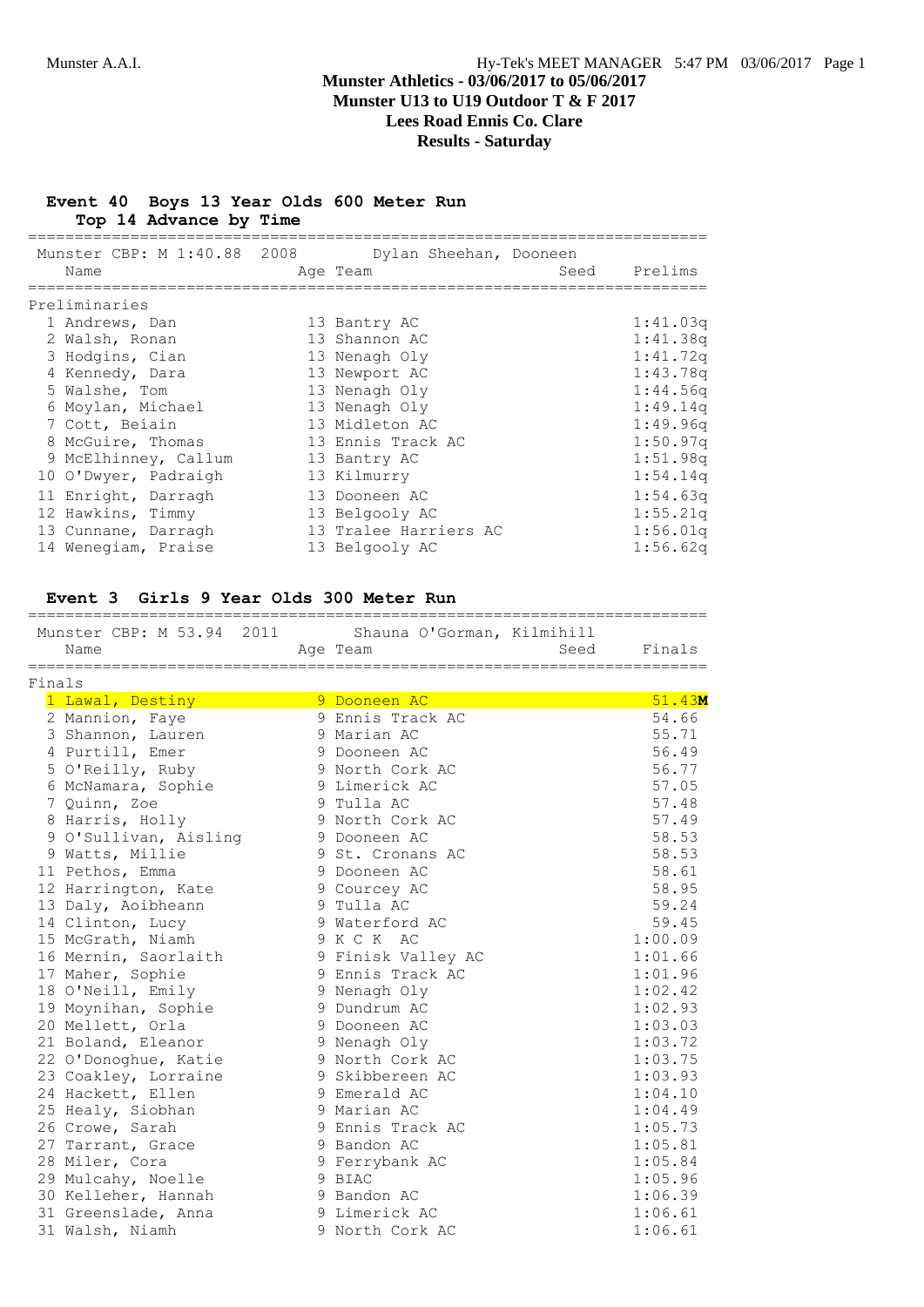**Munster U13 to U19 Outdoor T & F 2017**

# **Lees Road Ennis Co. Clare Results - Saturday**

| 33 Dennehy, Lucy         | 9 Fmcsw       | 1:06.88 |
|--------------------------|---------------|---------|
| 34 Yelverton, Moya       | 9 Limerick AC | 1:07.36 |
| 35 Dwan, Nessa           | 9 Dundrum AC  | 1:07.48 |
| 36 O'Brien, RosieBridget | 9 Fethard AC  | 1:10.01 |

#### **Event 1 Girls 9 Year Olds 60 Meter Dash**

============================================================================== Munster CBP: M 9.10 2006 Chelsie Wright, Leevale

| TIMITO COT<br><b>⊃ • ⊥ ∪</b><br>といいい<br>Name | CHCLOIC WILGHE, BCCVOIC<br>Age Team<br>Seed | Finals | Wind           |
|----------------------------------------------|---------------------------------------------|--------|----------------|
| 1 Lawal, Destiny                             | 9 Dooneen AC                                | 9.68   | NWI            |
| 2 Shannon, Lauren                            | 9 Marian AC                                 | 9.99   | NWI            |
| 3 McRae, Elle Kate                           | 9 Midleton AC                               | 10.14  | NWI            |
| 4 Ahern, Giselle                             | 9 Belgooly AC                               | 10.26  | NWI            |
| 5 Frawley, Anne                              | 9 ST Mary LK                                | 10.39  | NWI            |
| 6 Coughlan, Ava                              | 9 Midleton AC                               | 10.44  | NWI            |
| 7 McKeogh, Faye                              | 9 Derg AC                                   | 10.55  | NWI            |
| 8 Byrne, Molly                               | 9 K C K AC                                  | 10.58  | NWI            |
| 9 Mernin, Saorlaith                          | 9 Finisk Valley AC                          | 10.62  | NWI            |
| 10 Connolly, Sarah                           | 9 Carrick on Suir AC                        | 10.64  | NWI            |
| 11 O'Sullivan, Aisling                       | 9 Dooneen AC                                | 10.65  | NWI            |
| 12 O'Brien, RosieBridget                     | 9 Fethard AC                                | 10.66  | NWI            |
| 13 Falvey, Ashlyn                            | 9 St. Brendans AC                           | 10.67  | NWI            |
| 14 Henchy, Siun                              | 9 Belgooly AC                               | 10.68  | NWI            |
| 15 Hackett, Ellen                            | 9 Emerald AC                                | 10.76  | NWI            |
| 16 Pethos, Emma                              | 9 Dooneen AC                                | 10.79  | $\texttt{NWI}$ |
| 17 Daly, Aoibheann                           | 9 Tulla AC                                  | 10.81  | NWI            |
| 18 Miler, Cora                               | 9 Ferrybank AC                              | 10.83  | NWI            |
| 19 Roche, Rachel                             | 9 Midleton AC                               | 10.88  | NWI            |
| 20 O'Reilly, Ruby                            | 9 North Cork AC                             | 10.91  | NWI            |
| 21 Harrington, Kate                          | 9 Courcey AC                                | 10.95  | NWI            |
| 22 Swinburne, Lucy                           | 9 Belgooly AC                               | 10.96  | NWI            |
| 23 Moynihan, Sophie                          | 9 Dundrum AC                                | 11.00  | NWI            |
| 24 Kelleher, Hannah                          | 9 Bandon AC                                 | 11.01  | NWI            |
| 25 Swinburne, Keelin                         | 9 Belgooly AC                               | 11.09  | NWI            |
| 25 Murphy, Aisling                           | 9 Limerick AC                               | 11.09  | NWI            |
| 27 Cunneen, Amy                              | 9 Dooneen AC                                | 11.10  | NWI            |
| 28 O'Dwyer, Amy                              | 9 Nenagh Oly                                | 11.11  | NWI            |
| 29 Ryan, Abigail                             | 9 K C K AC                                  | 11.17  | NWI            |
| 30 Mulcahy, Noelle                           | 9 BIAC                                      | 11.20  | NWI            |
| 30 Harris, Holly                             | 9 North Cork AC                             | 11.20  | NWI            |
| 32 Mellett, Orla                             | 9 Dooneen AC                                | 11.27  | NWI            |
| 33 Shorten, Ava                              | 9 North Cork AC                             | 11.32  | NWI            |
| 34 Greenslade, Anna                          | 9 Limerick AC                               | 11.33  | NWI            |
| 35 O'Donoghue, Katie                         | 9 North Cork AC                             | 11.37  | NWI            |
| 36 Mulcahy, Ava                              | 9 Bandon AC                                 | 11.38  | NWI            |
| 37 Dwan, Nessa                               | 9 Dundrum AC                                | 11.47  | NWI            |
| 38 Tarrant, Grace                            | 9 Bandon AC                                 | 11.66  | NWI            |
| 39 Flood, Skyla                              | 9 Nenagh Oly                                | 11.67  | NWI            |
| 40 Quinn, Neasa                              | 9 K C K AC                                  | 11.71  | NWI            |
| 41 Kelly, Breffini                           | 9 Bandon AC                                 | 11.72  | NWI            |
| 42 Barrett, Molly                            | 9 Midleton AC                               | 11.78  | NWI            |
| 43 Yelverton, Moya                           | 9 Limerick AC                               | 11.84  | NWI            |
| 44 Walsh, Niamh                              | 9 North Cork AC                             | 11.86  | NWI            |
| 44 Dillon, Lucie                             | 9 Midleton AC                               | 11.86  | NWI            |
| 46 Doyle, Hannah                             | 9 Fmcsw                                     | 12.07  | NWI            |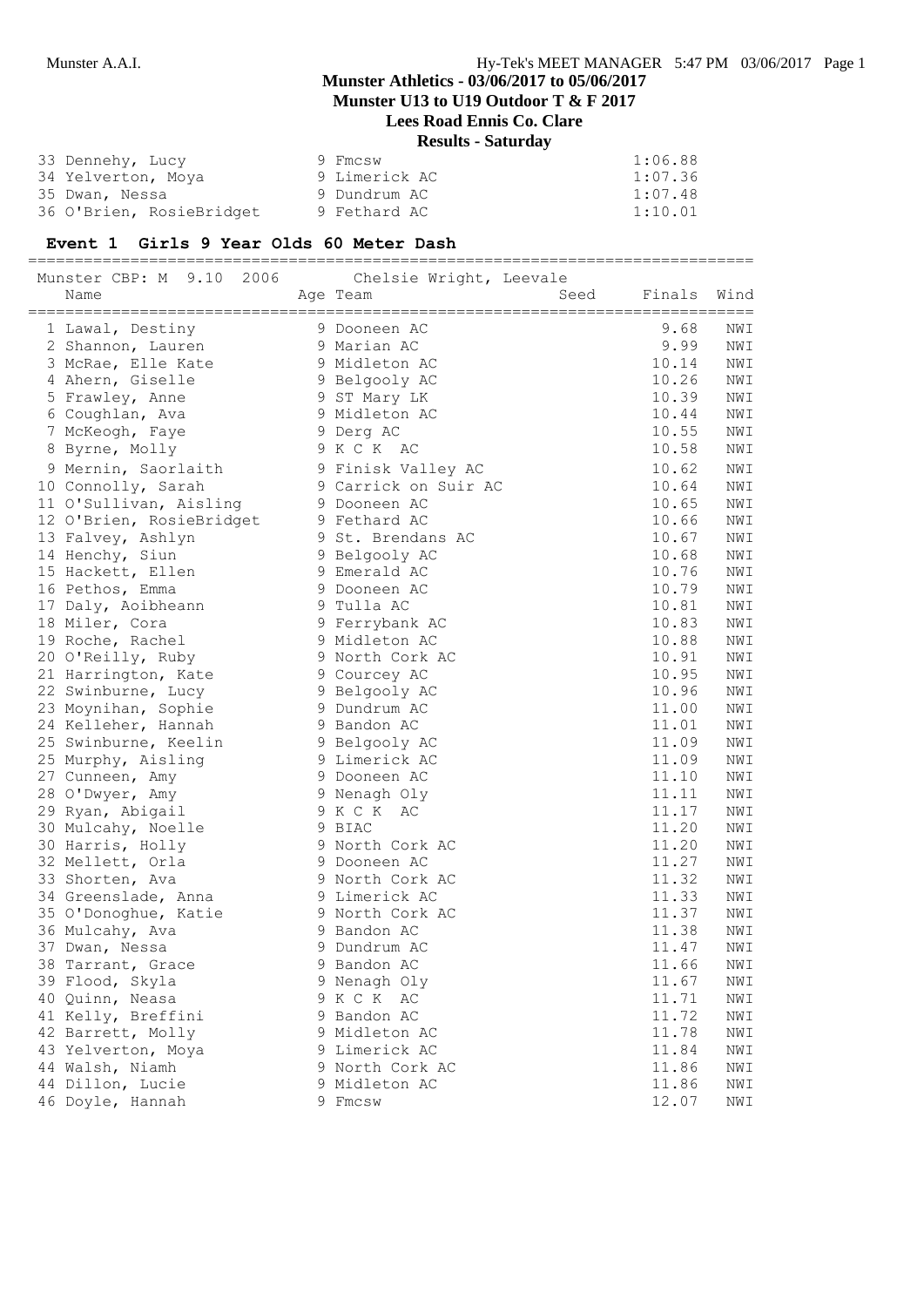#### **Event 9 Girls 10 Year Olds 60 Meter Dash**

| 2015<br>Munster CBP: M 9.27<br>Name      | ===============================<br>Hannah Falvey, Belgooly<br>Seed<br>Age Team | Finals         | Wind       |
|------------------------------------------|--------------------------------------------------------------------------------|----------------|------------|
| 1 Kennedy, Emma                          | 10 Borrisokane AC                                                              | 9.68           | NWI        |
| 2 Hanley, Ava                            | 10 Belgooly AC                                                                 | 9.70           | NWI        |
| 3 Nugent, Lucy                           | 10 Finisk Valley AC                                                            | 9.79           | NWI        |
| 4 Flavin, Ava                            | 10 Finisk Valley AC                                                            | 9.83           | NWI        |
| 5 McCarthy, Rhia                         | 10 Doheny AC                                                                   | 9.92           | NWI        |
| 6 McManus, Roisin                        | 10 Midleton AC                                                                 | 9.95           | NWI        |
| 7 O'Connor, Amy                          | 10 Lios Tuathail AC                                                            | 9.97           | NWI        |
| 8 Yelverton, Ab by                       | 10 Limerick AC                                                                 | 9.98           | NWI        |
| 9 Dromey, Ali                            | 10 Belgooly AC                                                                 | 10.01          | NWI        |
| 10 Murphy, Aoife                         | 10 Limerick AC                                                                 | 10.03          | NWI        |
| 11 Falvey, Laura                         | 10 St. Brendans AC                                                             | 10.07          | NWI        |
| 12 Dunford, Brooke                       | 10 Finisk Valley AC                                                            | 10.13          | NWI        |
| 13 Nzomukunda, Sarah                     | 10 Marian AC                                                                   | 10.14          | NWI        |
| 13 Colllins, Tally                       | 10 Lios Tuathail AC                                                            | 10.14          | NWI        |
| 15 Keogh, Clara                          | 10 St. John's AC                                                               | 10.20          | NWI        |
| 16 Paxman, Anna                          | 10 Nenagh Oly                                                                  | 10.25          | NWI        |
| 17 Finnegan, Lauren                      | 10 Liscarroll AC                                                               | 10.26          | NWI        |
| 18 McDonnell, Derartu                    | 10 Limerick AC                                                                 | 10.28          | NWI        |
| 19 Boyle, Holly                          | 10 Lios Tuathail AC                                                            | 10.29          | NWI        |
| 19 Kavanagh, Rebecca                     | 10 Templemore AC                                                               | 10.29          | NWI        |
| 21 Power, Fiona<br>22 Mernin, Siun       | 10 North Cork AC<br>10 Finisk Valley AC                                        | 10.35<br>10.37 | NWI<br>NWI |
| 22 Healy-Bird, Susanne                   | 10 Belgooly AC                                                                 | 10.37          | NWI        |
| 22 Corkery, Meabh                        | 10 Midleton AC                                                                 | 10.37          | NWI        |
| 25 Gaffney, Sarah                        | 10 West Waterford                                                              | 10.40          | NWI        |
| 25 O'Carroll, Ivana                      | 10 Dooneen AC                                                                  | 10.40          | NWI        |
| 27 Grey, Lily                            | 10 Belgooly AC                                                                 | 10.42          | NWI        |
| 28 Chandler, Ava                         | 10 Ballymore Cobh AC                                                           | 10.44          | NWI        |
| 29 O'Dwyer, Anna                         | 10 Nenagh Oly                                                                  | 10.46          | NWI        |
| 30 Cummins, Ruby                         | 10 Bandon AC                                                                   | 10.47          | NWI        |
| 31 Finnegan, Sarah                       | 10 Liscarroll AC                                                               | 10.52          | NWI        |
| 32 Lynch, Caoimhe                        | 10 Lios Tuathail AC                                                            | 10.56          | NWI        |
| 33 Rea, Avril                            | 10 Tipp Town AC                                                                | 10.57          | NWI        |
| 34 Bourke, Tara                          | 10 Templemore AC                                                               | 10.58          | NWI        |
| 35 Horgan, Isabel                        | 10 Kilmurry                                                                    | 10.66          | NWI        |
| 36 McCarthy, Evelyn                      | 10 Bandon AC                                                                   | 10.70          | NWI        |
| 37 Ryan, Caoilainn                       | 10 North Cork AC                                                               | 10.72          | NWI        |
| 38 McCarthy, Heather                     | 10 Doheny AC                                                                   | 10.73          | NWI        |
| 39 Reddan, Ashlee                        | 10 Limerick AC                                                                 | 10.75          | NWI        |
| 40 Kelly, Abi                            | 10 Kilmurry                                                                    | 10.82          | NWI        |
| 41 Browne, Eimile                        | 10 North Cork AC                                                               | 10.85          | NWI        |
| 42 Abullo, Cassandra                     | 10 Waterford AC                                                                | 11.00          | NWI        |
| 43 Higgins, Erin                         | 10 Marian AC                                                                   | 11.01          | NWI        |
| 44 Murphy, Grace                         | 10 Templemore AC                                                               | 11.04          | NWI        |
| 45 Butler, Aimee                         | 10 Dooneen AC                                                                  | 11.09          | NWI        |
| 46 McHugo, Aisling                       | 10 Limerick AC                                                                 | 11.10          | NWI        |
| 47 Hely, Cara                            | 10 Ennis Track AC                                                              | 11.11          | NWI        |
| 48 Pearl, Lucy                           | 10 Derg AC                                                                     | 11.13          | NWI        |
| 49 Kelly, Meabh                          | 10 Limerick AC                                                                 | 11.17          | NWI        |
| 50 Keogh, Elizabeth                      | 10 Limerick AC                                                                 | 11.26          | NWI        |
| 51 Flynn, Sarah                          | 10 Waterford AC                                                                | 11.32          | NWI        |
| 52 O'Dwyer, Ciara Mai                    | 10 Kilmurry                                                                    | 11.35<br>11.41 | NWI        |
| 53 Meade, Sarah<br>54 Corridan, Florence | 10 Kilmurry<br>10 Lios Tuathail AC                                             | 11.48          | NWI<br>NWI |
|                                          |                                                                                |                |            |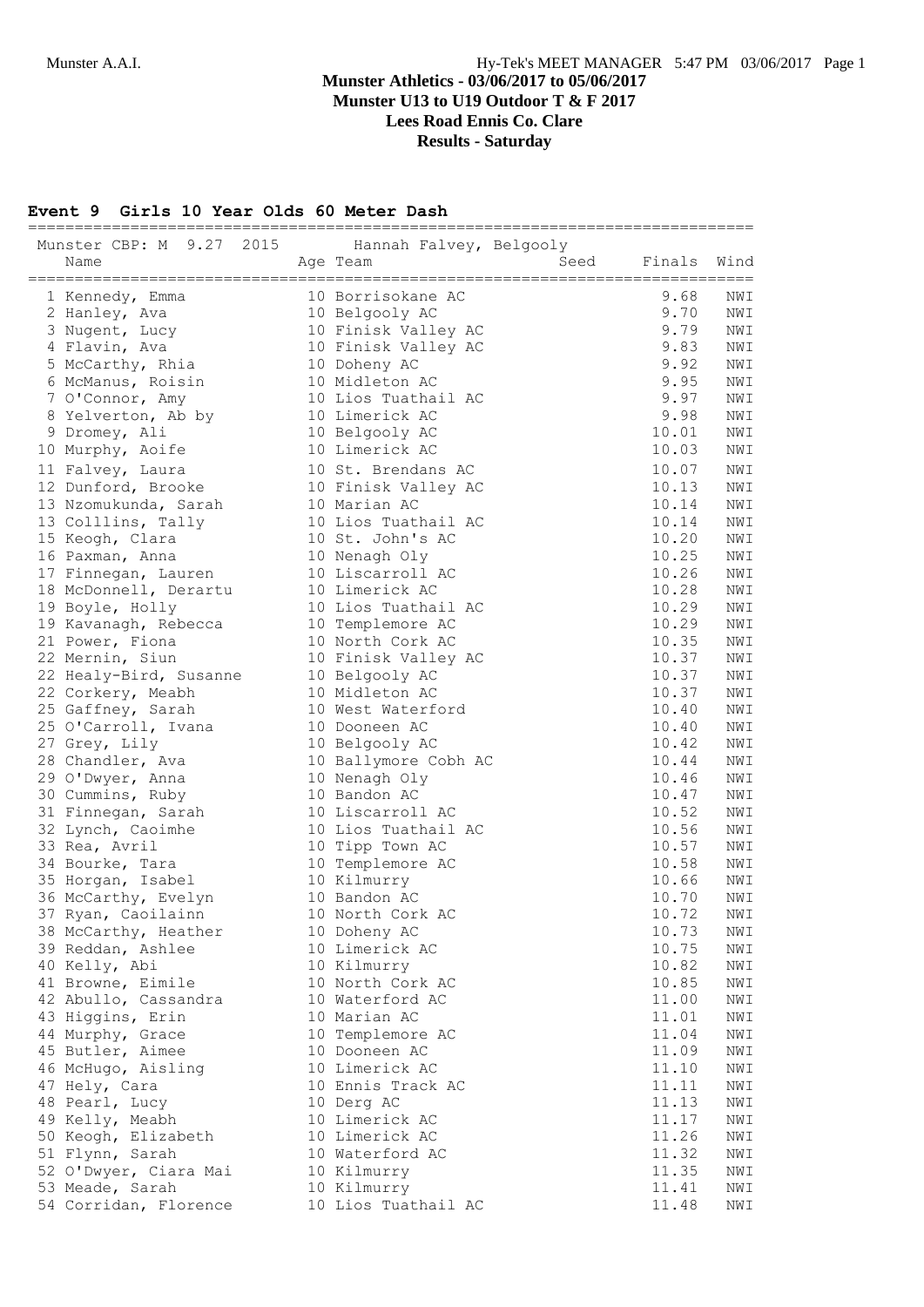## **Munster Athletics - 03/06/2017 to 05/06/2017 Munster U13 to U19 Outdoor T & F 2017 Lees Road Ennis Co. Clare**

**Results - Saturday**

#### **Event 17 Girls 11 Year Olds 60 Meter Dash**

| Munster CBP: M 8.92 2000 Brenda Doherty, K. C. K. |  |                                   |                |                |  |
|---------------------------------------------------|--|-----------------------------------|----------------|----------------|--|
| Name                                              |  | Seed<br>Age Team                  | Finals         | Wind           |  |
| 1 Emennike, Mirabel                               |  | 11 Marian AC                      | 9.12           | NWI            |  |
| 2 Dillon, Saoirse                                 |  | 11 Lios Tuathail AC               | 9.22           | NWI            |  |
| 3 McKenna, Mai                                    |  | 11 Dooneen AC                     | 9.36           | NWI            |  |
| 4 O'Shaughnessy, Orla                             |  | 11 Dooneen AC                     | 9.39           | NWI            |  |
| 5 Healion, Maeve                                  |  | 11 Templemore AC                  | 9.40           | NWI            |  |
| 6 O'Connor, Lucy                                  |  | 11 Tralee Harriers AC             | 9.42           | NWI            |  |
| 7 McRae, Maisie                                   |  | 11 Midleton AC                    | 9.44           | NWI            |  |
| 8 Alamu, Rosemary                                 |  | 11 Midleton AC                    | 9.53           | NWI            |  |
| 9 Wiegand, Freya                                  |  | 11 Dooneen AC                     | 9.61           | NWI            |  |
| 10 Crean, Leah                                    |  | 11 Bandon AC                      | 9.66           | NWI            |  |
| 11 Gavan, Roise                                   |  | 11 Limerick AC                    | 9.67           | NWI            |  |
| 12 O'Donovan, Molly                               |  | 11 Bandon AC                      | 9.68           | NWI            |  |
| 12 Byrne O'Connell, Caoimhe                       |  | 11 Kilmurry                       | 9.68           | NWI            |  |
| 14 Golka, Natalia                                 |  | 11 Leevale AC                     | 9.73           | NWI            |  |
| 15 Mulcahy, Kayla                                 |  | 11 Bandon AC                      | 9.75           | NWI            |  |
| 16 Galvin, Gemma                                  |  | 11 Smcl                           | 9.76           | NWI            |  |
| 17 O'Donnell, Grace                               |  | 11 Tralee Harriers AC             | 9.79           | NWI            |  |
| 18 Mulcahy, Sophie                                |  | 11 BIAC                           | 9.82           | NWI            |  |
| 19 Collins, Ellen                                 |  | 11 Tralee Harriers AC             | 9.83           | NWI            |  |
| 20 Toomey, Katie                                  |  | 11 Leevale AC                     | 9.84           | NWI            |  |
| 20 Flaherty, Ciara                                |  | 11 Limerick AC                    | 9.84           | NWI            |  |
| 22 O'Brien, Vivienne                              |  | 11 Dooneen AC                     | 9.85           | NWI            |  |
| 23 Murphy, Caoimhe                                |  | 11 Tralee Harriers AC             | 9.87           | NWI            |  |
| 23 Coughlan, Sophie                               |  | 11 Moyca                          | 9.87           | NWI            |  |
| 25 McElligott, Orla                               |  | 11 Lios Tuathail AC               | 9.88           | NWI            |  |
| 26 Deegan, Sarah                                  |  | 11 Templemore AC                  | 9.92           | NWI            |  |
| 26 Shannon, Lucy                                  |  | 11 Marian AC                      | 9.92           | NWI            |  |
| 28 Buckley, Aoibheann                             |  | 11 Lios Tuathail AC               | 9.94           | NWI            |  |
| 29 O'Riordan, Molly                               |  | 11 Lios Tuathail AC               | 9.99           | NWI            |  |
| 30 Neylon, Emma                                   |  | 11 Lios Tuathail AC               | 10.00          | $\texttt{NWI}$ |  |
| 31 Swinburne, Ruby                                |  | 11 Belgooly AC                    | 10.01          | NWI            |  |
| 32 Buckley, Eimear                                |  | 11 Lios Tuathail AC               | 10.02          | NWI            |  |
| 32 O'Shaughnessy, Hannah                          |  | 11 Nenagh Oly                     | 10.02          | NWI            |  |
| 34 Tritschlet, Marie                              |  | 11 Lios Tuathail AC               | 10.07          | NWI            |  |
| 34 Looney, Simone                                 |  | 11 Leevale AC                     | 10.07          | NWI            |  |
| 36 Morgan, Holly                                  |  | 11 Marian AC                      | 10.16          | NWI            |  |
| 37 Greenslade, Lucy                               |  | 11 Limerick AC                    | 10.26          | NWI            |  |
| 38 Mulgrew, Lucy                                  |  | 11 Tralee Harriers AC             | 10.30          | NWI            |  |
| 39 Enright, Katie                                 |  | 11 Dooneen AC                     | 10.43          | NWI            |  |
| 40 Devitt, Grainne                                |  | 11 Limerick AC                    | 10.46          | NWI            |  |
| 41 Ferte, Julliette                               |  | 11 Limerick AC                    | 10.47          | NWI            |  |
| 42 Barry, Sarah                                   |  | 11 Leevale AC                     | 10.52          | NWI            |  |
| 43 Homes, Mary Ellen                              |  | 11 Dundrum AC                     | 10.60          | NWI            |  |
| 44 Moylan, Clodagh                                |  | 11 Nenagh Oly                     | 10.64          | NWI            |  |
| 45 McCarthy, Olivia                               |  | 11 Limerick AC                    | 10.69          | NWI            |  |
| 46 Cernova, Jenny                                 |  | 11 Ennis Track AC                 | 10.78          | NWI            |  |
| 47 O'Sullivan, Kate                               |  | 11 Midleton AC                    | 10.83          | NWI            |  |
| 48 Connolly, Ava                                  |  | 11 Carrick on Suir AC             | 10.85          | NWI            |  |
| 49 Walsh, Emma                                    |  | 11 Carrick on Suir AC             | 10.87          | NWI            |  |
| 50 Buckley, Niamh                                 |  | 11 Dundrum AC                     | 10.92          | NWI            |  |
| 51 Reid, Lily<br>52 Cahill, Robyn                 |  | 11 Limerick AC<br>11 An Riocht AC | 10.93<br>11.44 | NWI<br>NWI     |  |
|                                                   |  |                                   |                |                |  |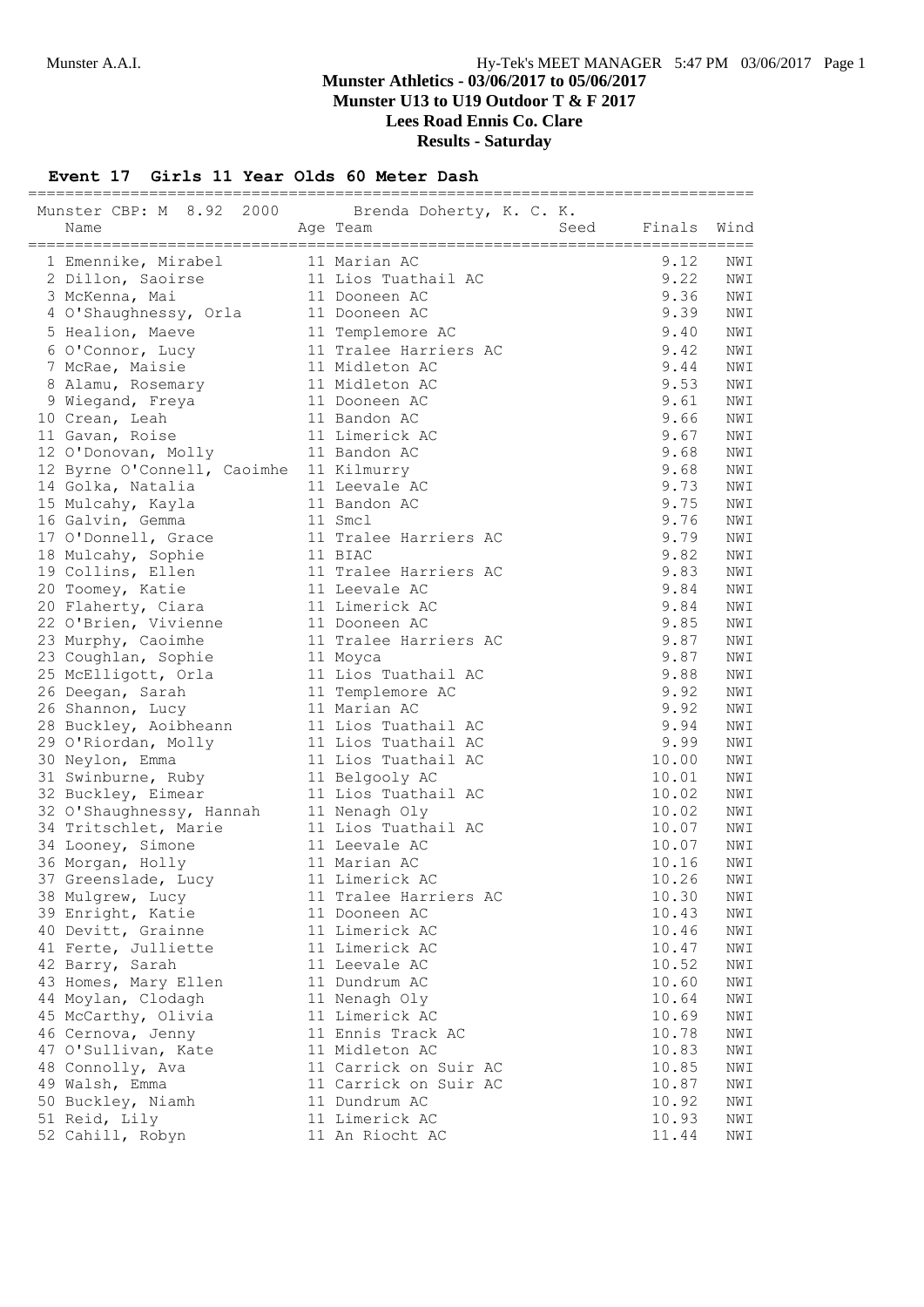#### **Event 25 Girls 12 Year Olds 60 Meter Dash**

| Munster CBP: M 8.40 2013<br>Name |  |  | Age Team         |  | Niamh Foley, St Marys Limerick<br>Seed | Finals | Wind |
|----------------------------------|--|--|------------------|--|----------------------------------------|--------|------|
| 1 Falvey, Hannah                 |  |  | 12 Belgooly AC   |  |                                        | 8.65   | NWI  |
| 2 Amusa, Fatimo                  |  |  | 12 Leevale AC    |  |                                        | 8.74   | NWI  |
| 3 Davidson, Emily                |  |  | 12 Templemore AC |  |                                        | 8.83   | NWI  |
| 4 Moloney, Leagh                 |  |  | 12 Dooneen AC    |  |                                        | 8.85   | NWI  |
| 5 Sheehy, Laura                  |  |  | 12 Bandon AC     |  |                                        | 8.90   | NW T |
| 6 McCourt, Maia                  |  |  | 12 Bandon AC     |  |                                        | 8.98   | NWI  |
| 6 Backari, Okwu                  |  |  | 12 Leevale AC    |  |                                        | 8.98   | NWI  |
| 8 O'Boyle, Holly                 |  |  | 12 Marian AC     |  |                                        | 9.07   | NW T |
|                                  |  |  |                  |  |                                        |        |      |

#### **Event 38 Boys 13 Year Olds 80 Meter Dash**

Munster CBP: M 10.56 2006 Great Okafor, Bandon Name Age Team Seed Finals Wind ============================================================================== 1 Joseph, Joel 13 Midleton AC 10.94 NWI 2 Ettoh, Kyle 13 Leevale AC 10.95 NWI 3 Carmody, Sean 13 Belgooly AC 11.02 NWI 4 Wilk, Timmy 13 Ballymore Cobh AC 11.03 NWI 5 Cunningham, Eric 13 Midleton AC 11.18 NWI 6 Butler, Luke 13 Midleton AC 11.25 NWI 7 Wallace, James 13 Tulla AC 11.34 NWI 8 O'Leary, Brendan 13 Lios Tuathail AC 11.59 NWI

==============================================================================

#### **Event 5 Girls 9 Year Olds Long Jump**

| Munster CBP: M 3.70m 2006<br>Name |   | Aoife Delargy, Templemore<br>Age Team | Seed | Finals | Wind |
|-----------------------------------|---|---------------------------------------|------|--------|------|
| 1 Frawley, Anne                   |   | 9 ST Mary LK                          |      | 3.18m  | NWI  |
| 2 McRae, Elle Kate                |   | 9 Midleton AC                         |      | 3.16m  | NWI  |
| 3 Purtill, Emer                   |   | 9 Dooneen AC                          |      | 3.05m  | NWI  |
| 4 Watts, Millie                   |   | 9 St. Cronans AC                      |      | 3.04m  | NWI  |
| 5 Coughlan, Ava                   |   | 9 Midleton AC                         |      | 3.03m  | NWI  |
| 6 O'Sullivan, Aisling             |   | 9 Dooneen AC                          |      | 3.01m  | NWI  |
| 7 McNamara, Sophie                |   | 9 Limerick AC                         |      | 3.00m  | NWI  |
| 8 Swinburne, Lucy                 |   | 9 Belgooly AC                         |      | 2.99m  | NWI  |
| 9 Ahern, Giselle                  |   | 9 Belgooly AC                         |      | 2.98m  | NWI  |
| 10 Healy, Siobhan                 |   | 9 Marian AC                           |      | 2.95m  | NWI  |
| 10 Falvey, Ashlyn                 |   | 9 St. Brendans AC                     |      | 2.95m  | NWI  |
| 12 Mulcahy, Noelle                |   | 9 BIAC                                |      | 2.92m  | NWI  |
| 13 Mannion, Faye                  |   | 9 Ennis Track AC                      |      | 2.89m  | NWI  |
| 14 McKeogh, Faye                  |   | 9 Derg AC                             |      | 2.86m  | NWI  |
| 14 Sweetman, Rachel               |   | 9 Midleton AC                         |      | 2.86m  | NWI  |
| 14 Boland, Eleanor                |   | 9 Nenagh Oly                          |      | 2.86m  | NWI  |
| 17 Clinton, Lucy                  |   | 9 Waterford AC                        |      | 2.82m  | NWI  |
| 18 Henchy, Siun                   |   | 9 Belgooly AC                         |      | 2.81m  | NWI  |
| 19 Quinn, Zoe                     |   | 9 Tulla AC                            |      | 2.79m  | NWI  |
| 20 Swinburne, Keelin              |   | 9 Belgooly AC                         |      | 2.71m  | NWI  |
| 21 Dillon, Lucie                  |   | 9 Midleton AC                         |      | 2.70m  | NWI  |
| 21 Connolly, Sarah                |   | 9 Carrick on Suir AC                  |      | 2.70m  | NWI  |
| 23 O'Dwyer, Amy                   |   | 9 Nenagh Oly                          |      | 2.69m  | NWI  |
| 24 Rossa, Maya                    |   | 9 Blackwater                          |      | 2.67m  | NWI  |
| 25 McGrath, Niamh                 |   | 9 K C K AC                            |      | 2.63m  | NWI  |
| 26 Kelly, Breffini                | 9 | Bandon AC                             |      | 2.62m  | NWI  |
| 27 Mellett, Orla                  | 9 | Dooneen AC                            |      | 2.54m  | NWI  |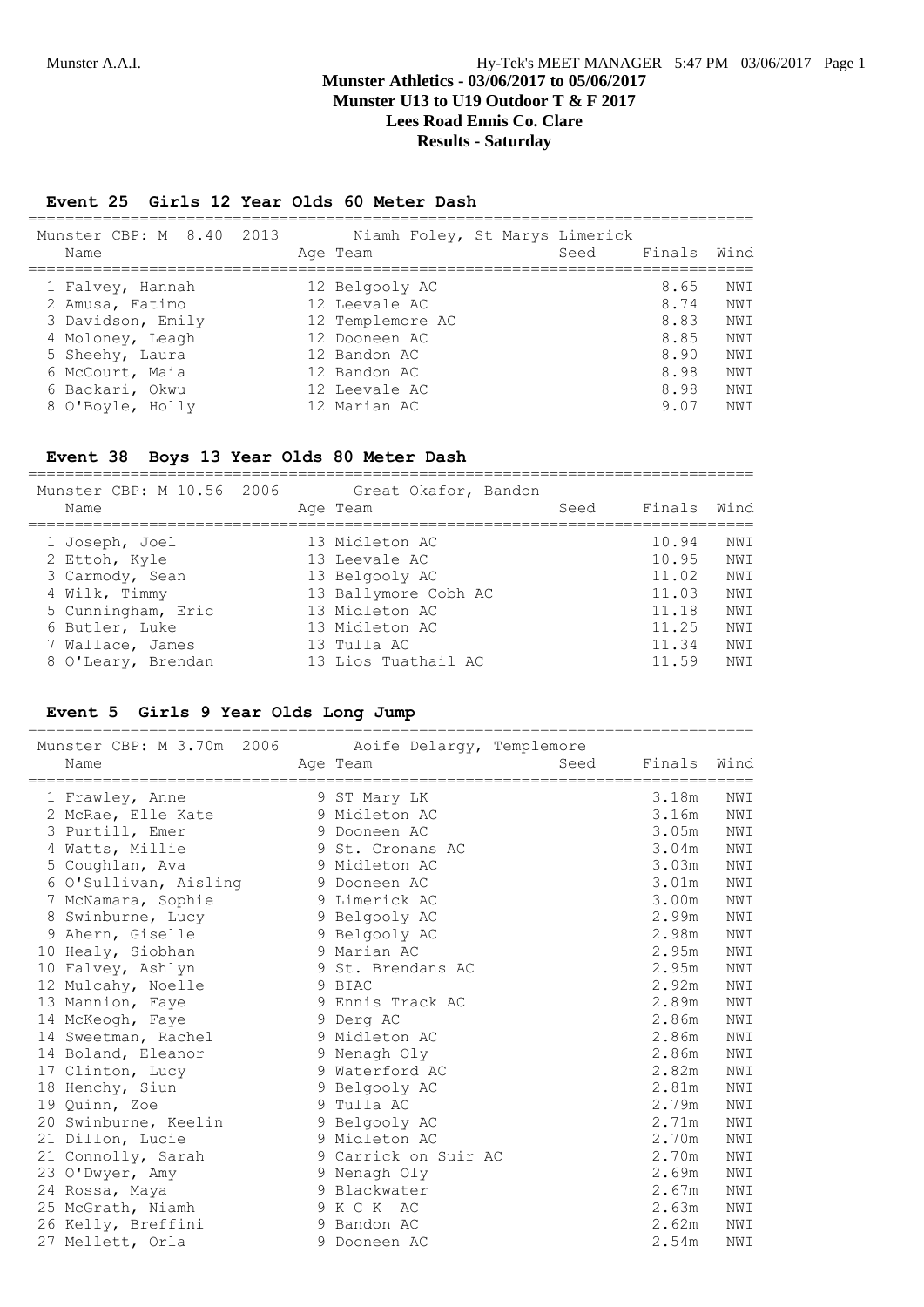## **Munster Athletics - 03/06/2017 to 05/06/2017 Munster U13 to U19 Outdoor T & F 2017**

**Lees Road Ennis Co. Clare**

# **Results - Saturday**

| 28 Greenslade, Anna | 9 Limerick AC        | 2.52m | NWI |
|---------------------|----------------------|-------|-----|
| 29 Barrett, Molly   | 9 Midleton AC        | 2.49m | NWI |
| 30 Mulcahy, Ava     | 9 Bandon AC          | 2.42m | NWI |
| 31 McCarthy, Lucy   | 9 Riverstick Kinsale | 2.26m | NWI |
| 32 Cunneen, Amy     | 9 Dooneen AC         | 2.11m | NWI |
| 33 Flood, Skyla     | 9 Nenagh Oly         | 2.09m | NWI |
| 34 Maher, Sophie    | 9 Ennis Track AC     | 2.05m | NWI |
| 35 O'Connor, Kate   | 9 Blackwater         | 2.00m | NWI |
| 36 Crowe, Sarah     | 9 Ennis Track AC     | 1.90m | NWI |

#### **Event 13 Girls 10 Year Olds Long Jump**

==============================================================================

| Munster CBP: M 4.15m 2007 | Aoife Delargy, Templemore |      |        |      |
|---------------------------|---------------------------|------|--------|------|
| Name                      | Age Team                  | Seed | Finals | Wind |
| 1 McManus, Roisin         | 10 Midleton AC            |      | 3.52m  | NWI  |
| 2 Colllins, Tally         | 10 Lios Tuathail AC       |      | 3.44m  | NWI  |
| 3 Yelverton, Ab by        | 10 Limerick AC            |      | 3.43m  | NWI  |
| 4 Finnegan, Sarah         | 10 Liscarroll AC          |      | 3.39m  | NWI  |
| 5 Cummins, Ruby           | 10 Bandon AC              |      | 3.38m  | NWI  |
| 5 McCarthy, Evelyn        | 10 Bandon AC              |      | 3.38m  | NWI  |
| 7 Aherne, Taylor          | 10 Youghal AC             |      | 3.36m  | NWI  |
| 8 O'Riordan, Faye         | 10 CnaF                   |      | 3.35m  | NWI  |
| 9 Murphy, Grace           | 10 Ennis Track AC         |      | 3.33m  | NWI  |
| 10 Grimes, Orlaith        | 10 Limerick AC            |      | 3.29m  | NWI  |
| 11 Finnegan, Lauren       | 10 Liscarroll AC          |      | 3.28m  | NWI  |
| 11 Dromey, Ali            | 10 Belgooly AC            |      | 3.28m  | NWI  |
| 11 Healy-Bird, Susanne    | 10 Belgooly AC            |      | 3.28m  | NWI  |
| 11 Grey, Lily             | 10 Belgooly AC            |      | 3.28m  | NWI  |
| 15 Hanley, Ava            | 10 Belgooly AC            |      | 3.25m  | NWI  |
| 16 Murphy, Aoife          | 10 Limerick AC            |      | 3.22m  | NWI  |
| 17 Chandler, Ava          | 10 Ballymore Cobh AC      |      | 3.21m  | NWI  |
| 17 Falvey, Laura          | 10 St. Brendans AC        |      | 3.21m  | NWI  |
| 19 Hickey, Rosie          | 10 Limerick AC            |      | 3.20m  | NWI  |
| 20 O'Dwyer, Anna          | 10 Nenagh Oly             |      | 3.18m  | NWI  |
| 21 Corkery, Meabh         | 10 Midleton AC            |      | 3.14m  | NWI  |
| 21 O'Carroll, Ivana       | 10 Dooneen AC             |      | 3.14m  | NWI  |
| 23 Nevin, Kate            | 10 Templemore AC          |      | 3.12m  | NWI  |
| 23 Abullo, Cassandra      | 10 Waterford AC           |      | 3.12m  | NWI  |
| 23 Reddan, Ashlee         | 10 Limerick AC            |      | 3.12m  | NWI  |
| 26 Quinn, Evie            | 10 Tulla AC               |      | 3.11m  | NWI  |
| 27 Paxman, Anna           | 10 Nenagh Oly             |      | 3.09m  | NWI  |
| 28 O'Connell, Emma        | 10 Bandon AC              |      | 3.06m  | NWI  |
| 29 O'Connor, Amy          | 10 Lios Tuathail AC       |      | 3.02m  | NWI  |
| 30 Butler, Aimee          | 10 Dooneen AC             |      | 2.95m  | NWI  |
| 31 Cotter, Aibhlin        | 10 Smcl                   |      | 2.92m  | NWI  |
| 32 Kelly, Meabh           | 10 Limerick AC            |      | 2.91m  | NWI  |
| 33 Nagle, Ruth            | 10 St. Cronans AC         |      | 2.89m  | NWI  |
| 33 Boyle, Holly           | 10 Lios Tuathail AC       |      | 2.89m  | NWI  |
| 35 Higgins, Erin          | 10 Marian AC              |      | 2.87m  | NWI  |
| 35 Lynch, Caoimhe         | 10 Lios Tuathail AC       |      | 2.87m  | NWI  |
| 37 Corridan, Florence     | 10 Lios Tuathail AC       |      | 2.77m  | NWI  |
| 37 Flynn, Sarah           | 10 Waterford AC           |      | 2.77m  | NWI  |
| 39 Hely, Cara             | 10 Ennis Track AC         |      | 2.76m  | NWI  |
| 40 Keogh, Elizabeth       | 10 Limerick AC            |      | 2.61m  | NWI  |
| 41 McDonnell, Derartu     | 10 Limerick AC            |      | 2.58m  | NWI  |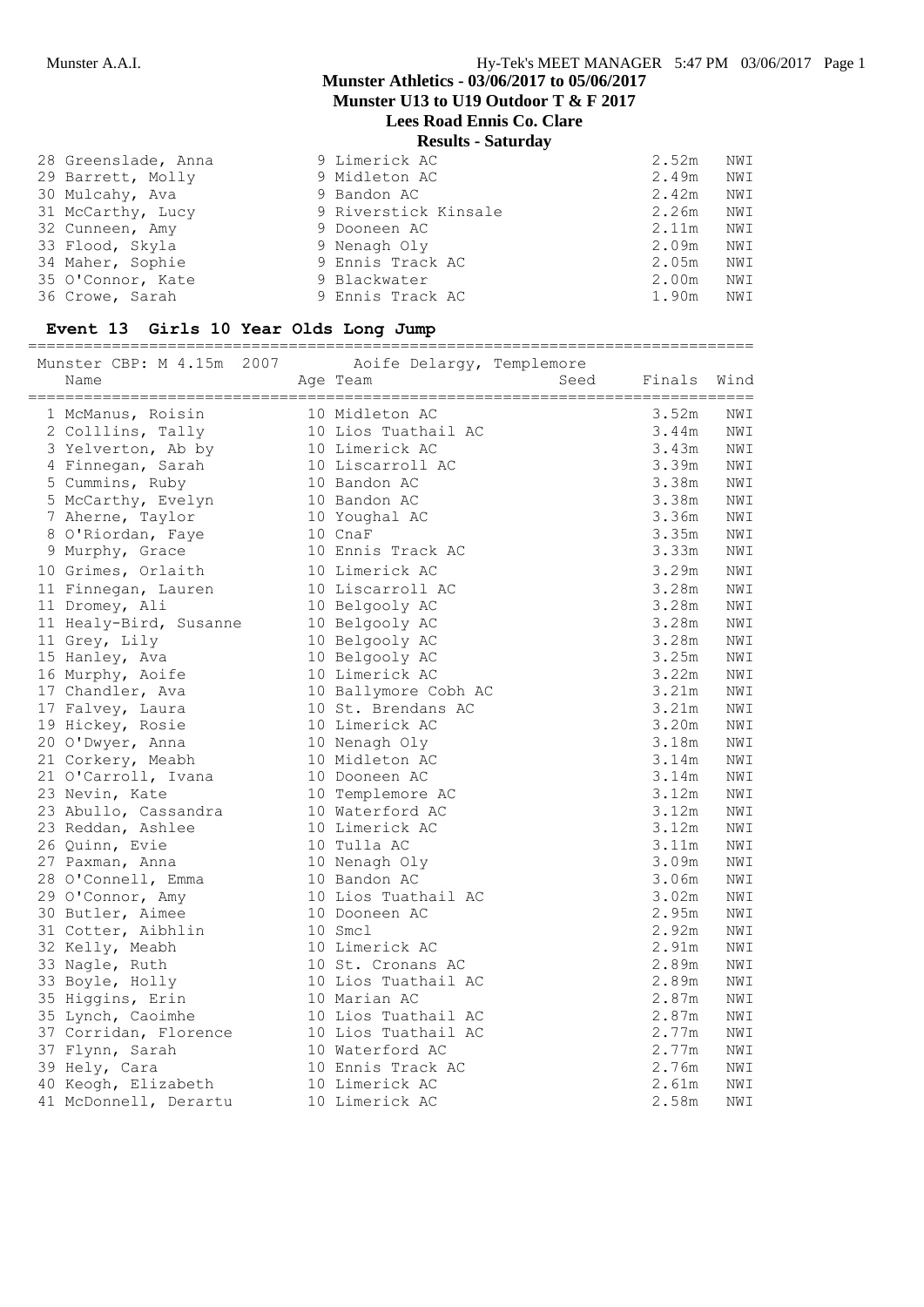# **Event 21 Girls 11 Year Olds Long Jump**

| Munster CBP: M 4.33m 2000<br>Name | Lenny Kirwan, K. C. K.<br>Seed<br>Age Team | Finals | Wind           |
|-----------------------------------|--------------------------------------------|--------|----------------|
|                                   |                                            |        |                |
| 1 Abullo, Sarah                   | 11 Waterford AC                            | 3.77m  | NWI            |
| 2 McRae, Maisie                   | 11 Midleton AC                             | 3.73m  | NWI            |
| 3 Alamu, Rosemary                 | 11 Midleton AC                             | 3.72m  | NWI            |
| 4 O'Shaughnessy, Orla             | 11 Dooneen AC                              | 3.70m  | NWI            |
| 5 Crean, Leah                     | 11 Bandon AC                               | 3.61m  | NWI            |
| 6 Healion, Maeve                  | 11 Templemore AC                           | 3.53m  | NWI            |
| 7 Dawidowicz, Natalia             | 11 Bandon AC                               | 3.52m  | NWI            |
| 8 Wiegand, Freya                  | 11 Dooneen AC                              | 3.48m  | NWI            |
| 9 Dillon, Saoirse                 | 11 Lios Tuathail AC                        | 3.42m  | $\texttt{NWI}$ |
| 10 O'Connor, Lucy                 | 11 Tralee Harriers AC                      | 3.40m  | NWI            |
| 11 Walsh, Emma                    | 11 Carrick on Suir AC                      | 3.36m  | NWI            |
| 12 O'Donnell, Grace               | 11 Tralee Harriers AC                      | 3.35m  | NWI            |
| 13 Nicholas, Lisa                 | 11 Tulla AC                                | 3.33m  | NWI            |
| 14 Connolly, Ava                  | 11 Carrick on Suir AC                      | 3.31m  | NWI            |
| 15 Swinburne, Ruby                | 11 Belgooly AC                             | 3.29m  | NWI            |
| 16 Golka, Natalia                 | 11 Leevale AC                              | 3.27m  | NWI            |
| 17 Reid, Lily                     | 11 Limerick AC                             | 3.24m  | NWI            |
| 18 Murphy, Caoimhe                | 11 Tralee Harriers AC                      | 3.22m  | NWI            |
| 19 Deegan, Sarah                  | 11 Templemore AC                           | 3.18m  | NWI            |
| 20 Tritschlet, Marie              | 11 Lios Tuathail AC                        | 3.17m  | NWI            |
| 20 Buckley, Aoibheann             | 11 Lios Tuathail AC                        | 3.17m  | NWI            |
| 22 Neylon, Emma                   | 11 Lios Tuathail AC                        | 3.16m  | NWI            |
| 23 Delany, Ciara                  | 11 Skibbereen AC                           | 3.15m  | NWI            |
| 24 Flannery, Caoimhe              | 11 Skibbereen AC                           | 3.13m  | NWI            |
| 25 Coakley, Diana Rose            | 11 Skibbereen AC                           | 3.11m  | NWI            |
| 26 Barry, Sarah                   | 11 Leevale AC                              | 3.07m  | NWI            |
| 26 O'Shaughnessy, Hannah          | 11 Nenagh Oly                              | 3.07m  | NWI            |
| 26 Gavan, Roise                   | 11 Limerick AC                             | 3.07m  | NWI            |
| 26 Kingston, Kate                 | 11 Skibbereen AC                           | 3.07m  | $\texttt{NW1}$ |
| 30 O'Sullivan, Kate               | 11 Midleton AC                             | 2.99m  | NWI            |
| 30 Mulcahy, Sophie                | 11 BIAC                                    | 2.99m  | NWI            |
| 32 O'Brien, Vivienne              | 11 Dooneen AC                              | 2.98m  | NWI            |
| 33 McElligott, Orla               | 11 Lios Tuathail AC                        | 2.95m  | NWI            |
| 34 Greenslade, Lucy               | 11 Limerick AC                             | 2.94m  | NWI            |
| 35 Fogarty, Ella                  | 11 Templemore AC                           | 2.93m  | NWI            |
| 36 Murphy, Mary Ellen             | 11 Ennis Track AC                          | 2.90m  | NWI            |
| 37 DeFaoite, Lusai                | 11 Kenmare                                 | 2.78m  | NWI            |
| 38 O'Riordan, Molly               | 11 Lios Tuathail AC                        | 2.77m  | NWI            |
| 38 Devitt, Grainne                | 11 Limerick AC                             | 2.77m  | NWI            |
| 40 O'Regan, Abigail               | 11 Carrick on Suir AC                      | 2.75m  | NWI            |
| 40 McCarthy, Olivia               | 11 Limerick AC                             | 2.75m  | NWI            |
| 42 Coughlan, Sophie               | 11 Moyca                                   | 2.74m  | NWI            |
| 43 Cernova, Jenny                 | 11 Ennis Track AC                          | 2.73m  | NWI            |
| 43 Buckley, Eimear                | 11 Lios Tuathail AC                        | 2.73m  | NWI            |
| 45 Barrett, Hayley                | 11 Marian AC                               | 2.68m  | NWI            |
| 46 Morgan, Holly                  | 11 Marian AC                               | 2.66m  | NWI            |
| 47 Ferte, Julliette               | 11 Limerick AC                             | 2.61m  | NWI            |
| 48 Moylan, Clodagh                | 11 Nenagh Oly                              | 2.60m  | NWI            |
| 49 Mulgrew, Lucy                  | 11 Tralee Harriers AC                      | 2.44m  | NWI            |
| 50 Daly, Áine                     | 11 Tulla AC                                | 2.23m  | NWI            |
| 51 Gallagher, Ciara               | 11 Tralee Harriers AC                      | 2.07m  | $\texttt{NWI}$ |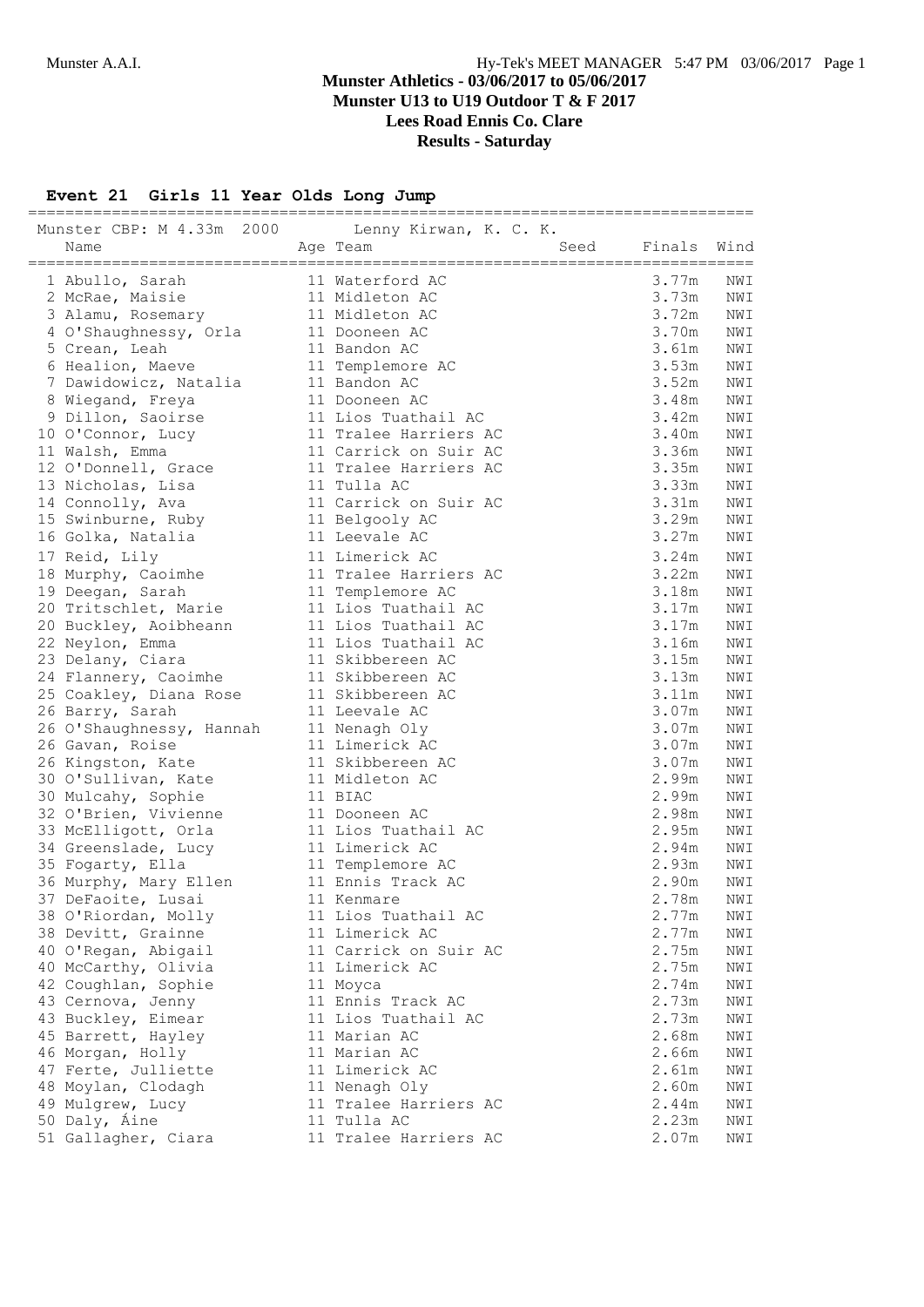**Event 30 Boys 12 Year Olds Long Jump**

| Name                                       | Munster CBP: M 4.73m 1990 J. C. Kennedy, Leevale<br>Age Team and Seed | Finals Wind |     |
|--------------------------------------------|-----------------------------------------------------------------------|-------------|-----|
|                                            |                                                                       |             |     |
| 1 Boland, Josh                             | 12 Dooneen AC                                                         | 4.39m       | NWI |
| 2 DeSouza, Theo                            | 12 CnaF                                                               | 4.29m       | NWI |
| 3 Power, Killian 12 Carrick on Suir AC     |                                                                       | 4.25m       | NWI |
| 4 Finn, Joe                                | 12 Derg AC                                                            | 4.10m       | NWI |
| 5 Costello, Calum                          | 12 Carrick on Suir AC                                                 | 3.98m       | NWI |
| 6 Conway, Matthew                          | 12 St. Cronans AC                                                     | 3.96m       | NWI |
| 7 Flaherty, Cian 12 Clonmel AC             |                                                                       | 3.95m       | NWI |
| 7 Breen, Sean                              | 12 St. Cronans AC                                                     | 3.95m       | NWI |
| 9 Bailey, Samuel                           | 12 Doheny AC                                                          | 3.80m       | NWI |
| 10 Murphy, John                            | 12 Liscarroll AC                                                      | 3.74m       | NWI |
| 11 Nagle, Paddy                            | 12 St. Cronans AC                                                     | 3.72m       | NWI |
| 11 McCarthy, Oisin                         | 12 Bandon AC                                                          | 3.72m       | NWI |
| 13 Sweetman, Gavan                         | 12 Skibbereen AC                                                      | 3.71m       | NWI |
| 14 O'Sullivan, Sam                         | 12 CnaF                                                               | 3.65m       | NWI |
| 15 Boyle, Ruaidhri                         | 12 CnaF                                                               | 3.59m       | NWI |
| 16 Ryan, Eoin                              | 12 Ennis Track AC                                                     | 3.50m       | NWI |
| 17 Walsh, Ben                              | 12 Nenagh Oly                                                         | 3.42m       | NWI |
| 18 McCarthy, Ryan 12 Riverstick Kinsale    |                                                                       | 3.33m       | NWI |
| 19 Borkowska Hogan, Roman 12 North Cork AC |                                                                       | 3.26m       | NWI |
| 19 Hannon, Charlie                         | 12 St. Cronans AC                                                     | 3.26m       | NWI |
| 21 O'Callaghan, Joey 12 Riverstick Kinsale |                                                                       | 3.21m       | NWI |
| 22 Connolly, Niall 12 Nenagh Oly           |                                                                       | 3.05m       | NWI |
| 23 McManus, John Paul 12 Midleton AC       |                                                                       | 2.87m       | NWI |
| 24 O'Sullivan, Cillian 12 Ennis Track AC   |                                                                       | 2.78m       | NWI |
| 25 Malone, Aaron                           | 12 St. Cronans AC                                                     | 2.70m       | NWI |

## **Event 42 Boys 13 Year Olds Long Jump**

| Munster CBP: M 4.97m 2016 | Danny Kelly, Belgooly |      |        |      |
|---------------------------|-----------------------|------|--------|------|
| Name                      | Age Team              | Seed | Finals | Wind |
|                           |                       |      |        |      |
| 1 Ettoh, Kyle             | 13 Leevale AC         |      | 4.62m  | NWI  |
| 2 Kennedy, Dara           | 13 Newport AC         |      | 4.51m  | NWI  |
| 3 Cunningham, Eric        | 13 Midleton AC        |      | 4.48m  | NWI  |
| 4 Joseph, Joel            | 13 Midleton AC        |      | 4.47m  | NWI  |
| 5 Wilk, Timmy             | 13 Ballymore Cobh AC  |      | 4.44m  | NWI  |
| 6 Alamu, George           | 13 Midleton AC        |      | 4.33m  | NWI  |
| 7 Falvey, Paddy           | 13 Tralee Harriers AC |      | 4.27m  | NWI  |
| 8 Dooley, Graham          | 13 Templemore AC      |      | 4.26m  | NWI  |
| 9 O'Reilly, Max           | 13 Belgooly AC        |      | 4.25m  | NWI  |
| 10 Carmody, Sean          | 13 Belgooly AC        |      | 4.10m  | NWI  |
| 10 Bergin, Killian        | 13 Templemore AC      |      | 4.10m  | NWI  |
| 12 Butler, Luke           | 13 Midleton AC        |      | 4.04m  | NWI  |
| 13 O'Connor, Aaron        | 13 Limerick AC        |      | 3.94m  | NWI  |
| 14 Tritschler, Ethan      | 13 Lios Tuathail AC   |      | 3.89m  | NWI  |
| 15 Cunnane, Darragh       | 13 Tralee Harriers AC |      | 3.88m  | NWI  |
| 16 Hawkins, Timmy         | 13 Belgooly AC        |      | 3.53m  | NWI  |
| 17 O'Leary, Brendan       | 13 Lios Tuathail AC   |      | 3.50m  | NWI  |
| 18 Ryan, Ethan            | 13 Ennis Track AC     |      | 3.49m  | NWI  |
| 19 Wenegiam, Praise       | 13 Belgooly AC        |      | 3.35m  | NWI  |
| 20 Maher, Cormac          | 13 Ennis Track AC     |      | 3.14m  | NWI  |
|                           |                       |      |        |      |

## **....Event 42 Boys 13 Year Olds Long Jump**

|                 | 21 Hardy, Matthew | 13 Borrisokane AC | 2.96m NWI |  |
|-----------------|-------------------|-------------------|-----------|--|
| 22 Berry, Calum |                   | 13 Ennis Track AC | 2.90m NWI |  |
|                 | 23 McRae, Lachlan | 13 Midleton AC    | 2.54m NWI |  |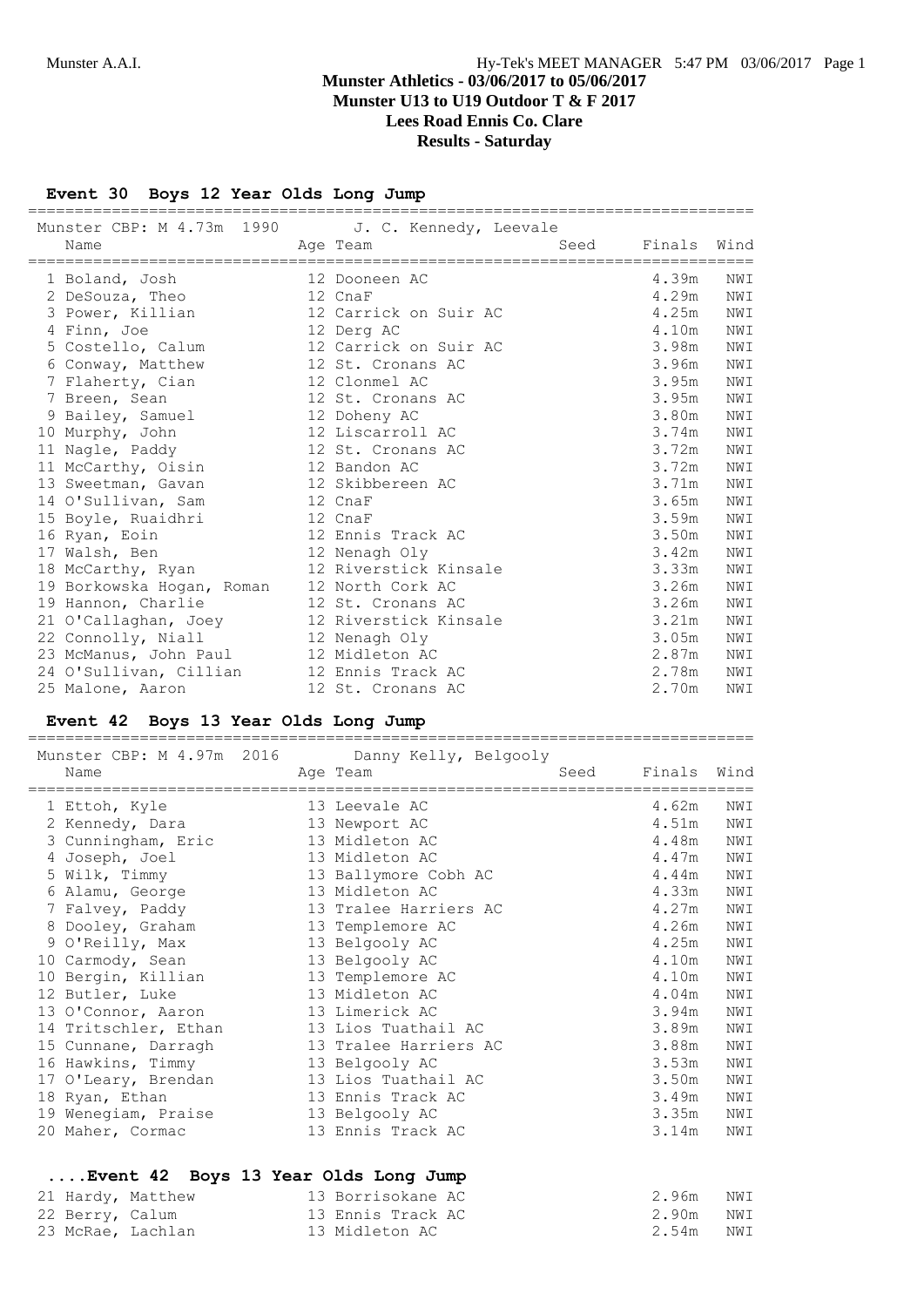## Munster A.A.I. **Hy-Tek's MEET MANAGER** 5:47 PM 03/06/2017 Page 1 **Munster Athletics - 03/06/2017 to 05/06/2017 Munster U13 to U19 Outdoor T & F 2017**

**Lees Road Ennis Co. Clare Results - Saturday**

#### **Event 7 Girls 9 Year Olds Javelin Throw Turbo**

| Munster CBP: M 15.39m 2016<br>Name | Daniela Puspurs, Leevale<br>Age Team | Seed | Finals |
|------------------------------------|--------------------------------------|------|--------|
| 1 Rossa, Maya                      | 9 Blackwater                         |      | 9.30m  |
| 2 Dennehy, Lucy                    | 9 Fmcsw                              |      | 9.28m  |
| 3 Doyle, Hannah                    | 9 Fmcsw                              |      | 9.26m  |
| 4 Roche, Rachel                    | 9 Midleton AC                        |      | 8.51m  |
| 5 Heffernan, Roisin                | 9 Moyca                              |      | 8.48m  |
| 6 Coakley, Lorraine                | 9 Skibbereen AC                      |      | 8.46m  |
| 7 Frawley, Anne                    | 9 ST Mary LK                         |      | 7.76m  |
| 8 Falvey, Ashlyn                   | 9 St. Brendans AC                    |      | 5.81m  |
| 9 O'Connor, Kate                   | 9 Blackwater                         |      | 5.71m  |
| 10 Sweetman, Rachel                | 9 Midleton AC                        |      | 5.39m  |

#### **Event 15 Girls 10 Year Olds Javelin Throw Turbo**

=========================================================================

| Munster CBP: M 15.89m 2016 Abbey Moynihan, Liscarroll |                   |      |        |
|-------------------------------------------------------|-------------------|------|--------|
| Name<br>------------------------                      | Age Team          | Seed | Finals |
| 1 Nevin, Kate                                         | 10 Templemore AC  |      | 15.36m |
| 2 Murphy, Grace                                       | 10 Templemore AC  |      | 14.08m |
| 3 Barry, Clodagh                                      | 10 Bandon AC      |      | 12.29m |
| 4 Collins, Kate                                       | 10 Bandon AC      |      | 11.75m |
| 5 Kavanagh, Rebecca                                   | 10 Templemore AC  |      | 11.13m |
| 6 O'Connell, Emma                                     | 10 Bandon AC      |      | 9.55m  |
| 7 Twomey, Hannah                                      | 10 Bandon AC      |      | 8.93m  |
| 8 Kelly, Abi                                          | 10 Kilmurry       |      | 8.67m  |
| 9 O'Carroll, Ivana                                    | 10 Dooneen AC     |      | 8.01m  |
| 10 Leyden, Grainne                                    | 10 Ennis Track AC |      | 7.99m  |
| 11 Devereaux, Autumn                                  | 10 Youghal AC     |      | 7.70m  |
| 12 Horgan, Isabel                                     | 10 Kilmurry       |      | 7.55m  |
| 13 Quinn, Evie                                        | 10 Tulla AC       |      | 6.93m  |
| 14 Meade, Sarah                                       | 10 Kilmurry       |      | 6.53m  |
| 15 Butler, Aimee                                      | 10 Dooneen AC     |      | 6.06m  |
| 16 Murphy, Grace                                      | 10 Ennis Track AC |      | 6.00m  |
| 17 Keogh, Clara                                       | 10 St. John's AC  |      | 5.73m  |
| 18 O'Dwyer, Ciara Mai                                 | 10 Kilmurry       |      | 5.25m  |
| 19 McNamara, Michelle                                 | 10 Kilmurry       |      | 5.06m  |

#### **Event 23 Girls 11 Year Olds Javelin Throw Turbo**

|   | Munster CBP: M 20.63m 2014 Leah Parker, Midleton |  |                       |      |        |
|---|--------------------------------------------------|--|-----------------------|------|--------|
|   | Name                                             |  | Age Team              | Seed | Finals |
|   | 1 Kingston, Kate                                 |  | 11 Skibbereen AC      |      | 20.05m |
|   | 2 Callan, Aoife                                  |  | 11 Bandon AC          |      | 17.97m |
|   | 3 Moynihan, Abby                                 |  | 11 Leevale AC         |      | 17.31m |
|   | 4 Cahill, Robyn                                  |  | 11 An Riocht AC       |      | 14.61m |
|   | 5 Reid, Stephanie                                |  | 11 An Riocht AC       |      | 14.58m |
|   | 6 Nicholas, Lisa                                 |  | 11 Tulla AC           |      | 13.59m |
|   | 7 Wiegand, Freya                                 |  | 11 Dooneen AC         |      | 13.31m |
| 8 | Homes, Mary Ellen                                |  | 11 Dundrum AC         |      | 12.98m |
|   | 9 Coakley, Diana Rose                            |  | 11 Skibbereen AC      |      | 11.47m |
|   | 10 Dawidowicz, Natalia                           |  | 11 Bandon AC          |      | 10.33m |
|   | 11 Buckley, Niamh                                |  | 11 Dundrum AC         |      | 9.88m  |
|   | 12 Collins, Ellen                                |  | 11 Tralee Harriers AC |      | 8.66m  |
|   | 13 Gallagher, Ciara                              |  | 11 Tralee Harriers AC |      | 8.59m  |
|   | 14 Murphy, Mary Ellen                            |  | 11 Ennis Track AC     |      | 7.47m  |
|   | 15 Daly, Aine                                    |  | 11 Tulla AC           |      | 7.36m  |
|   | 16 DeFaoite, Lusai                               |  | 11 Kenmare            |      | 7.03m  |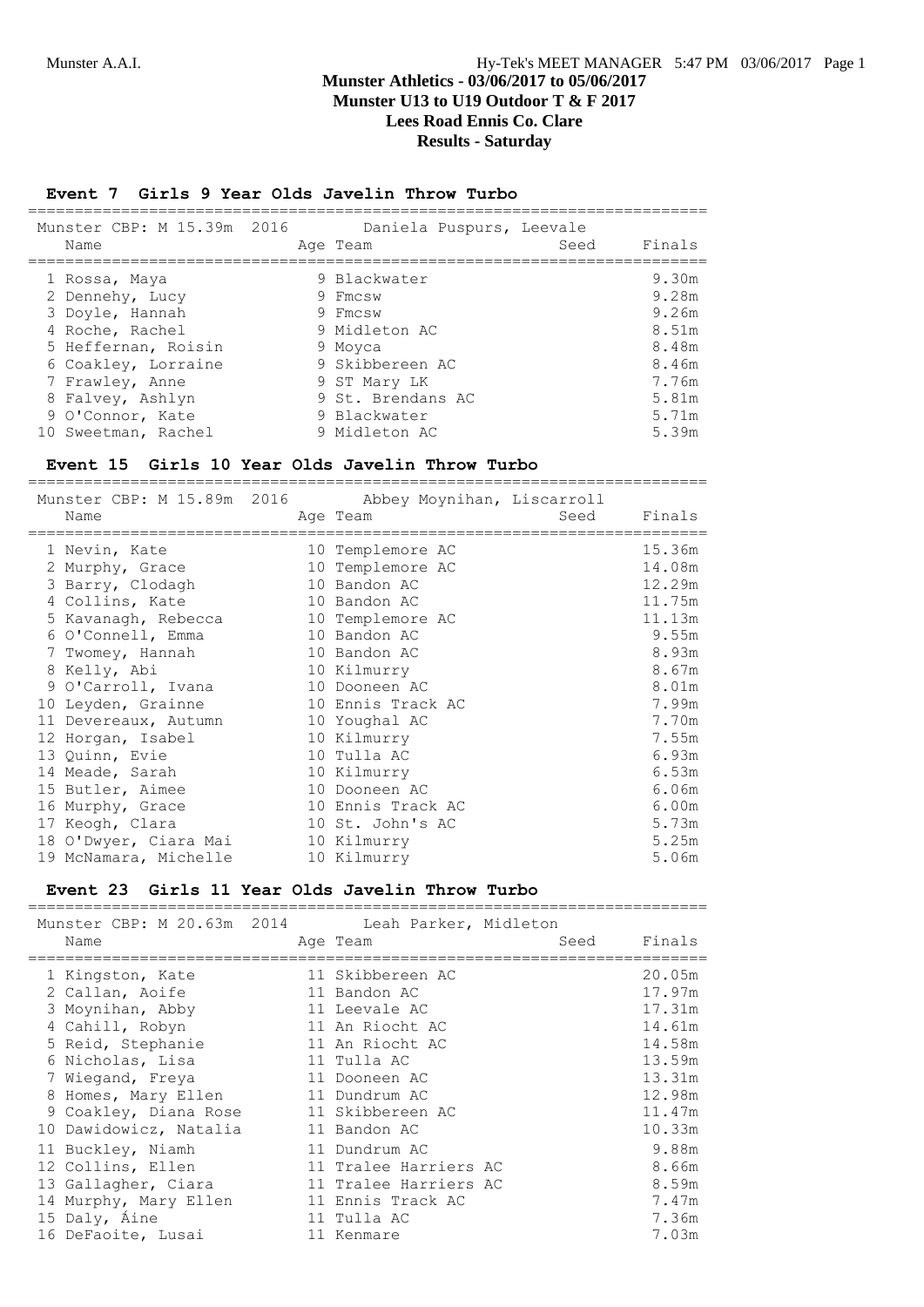#### **Munster U13 to U19 Outdoor T & F 2017 Lees Road Ennis Co. Clare**

# **Results - Saturday**

17 Collins, Kealon 11 Dooneen AC 6.46m

#### **Event 34 Boys 12 Year Olds Javelin Throw Turbo** =========================================================================

Munster CBP: M 29.45m 2016 Eoghan Cassidy, Bandon Name and Age Team and Seed Finals ========================================================================= 1 Bailey, Samuel 12 Doheny AC 28.86m 2 Crowley, Coen 12 Bandon AC 27.28m 3 Buckley, Shane 12 Dundrum AC 25.64m 4 Costello, Calum 12 Carrick on Suir AC 24.05m 5 Colbert, Timmy 12 West Limerick AC 23.35m 6 Walsh, Dara 12 Bandon AC 21.59m 7 Scanlon, Andrew 12 Waterford AC 21.41m 8 Finn, Joe 12 Derg AC 20.19m 9 Murphy, John 12 Liscarroll AC 18.61m 10 Walsh, Ben 12 Youghal AC 18.46m 11 Hannon, Charlie 12 St. Cronans AC 17.55m 12 Breen, Sean 12 St. Cronans AC 16.82m 13 Malone, Aaron 12 St. Cronans AC 16.19m 14 Connolly, Niall 12 Nenagh Oly 15.00m 15 O'Sullivan, Cillian 12 Ennis Track AC 14.58m 16 Sephens, Ryan 12 Waterford AC 13.18m 17 DeSouza, Theo 12 CnaF 12.13m 18 Ryan, Eoin 12 Ennis Track AC 12.11m 19 O'Sullivan, Sam 12 CnaF 7.76m

#### **Event 45 Girls 13 Year Olds Javelin Throw**

| Munster CBP: M 34.60m 2015<br>Name                        |  | Megan Lenihan, Noeth Cork<br>Age Team               | Seed | Finals                     |
|-----------------------------------------------------------|--|-----------------------------------------------------|------|----------------------------|
| 1 Lyne, Jessica<br>2 O'Riordan, Selena<br>3 Cozens, Kaley |  | 13 Leevale AC<br>13 Midleton AC<br>13 Templemore AC |      | 26.07m<br>25.95m<br>25.45m |
| 4 Naughton, Kate                                          |  | 13 Leevale AC                                       |      | 23.30m                     |
| 5 Rochford, Ava<br>6 Maloney, Aisling                     |  | 13 Ennis Track AC<br>13 Ennis Track AC              |      | 23.05m<br>20.39m           |
| 7 Chambers, Ella                                          |  | 13 Bandon AC                                        |      | 19.30m                     |
| 8 Caralan, Emma<br>9 Lillis, Avril                        |  | 13 Nenagh Oly<br>13 Ennis Track AC                  |      | 17.47m<br>15.43m           |
| 10 McEvoy, Sarah                                          |  | 13 Nenagh Oly                                       |      | 13.83m                     |
| 11 Glasgow, Palida<br>12 Clarke, Nicole                   |  | 13 St. Cronans AC<br>13 Leevale AC                  |      | 13.63m<br>13.45m           |
| 13 Nevin, Molly                                           |  | 13 Templemore AC                                    |      | 13.02m                     |
| 14 McEvpy, Ellie<br>15 Ouirke, Molly                      |  | 13 Nenagh Oly<br>13 Dooneen AC                      |      | 12.01m<br>7.70m            |

#### **Event 31 Girls 12 Year Olds Shot Put 2k** =========================================================================

| Munster CBP: M 11.38m 2014<br>Name | Megan Lenihan, North Cork<br>Seed<br>Age Team | Finals |
|------------------------------------|-----------------------------------------------|--------|
| 1 Bergin, Ceola                    | 12 Templemore AC                              | 9.15m  |
| 2 Sheehy, Laura                    | 12 Bandon AC                                  | 7.94m  |
| 3 Leahy, Yanna                     | 12 Dooneen AC                                 | 7.46m  |
| 4 Falvey, Hannah                   | 12 Belgooly AC                                | 7.40m  |
| 5 Harney, Rachel                   | 12 Carrick on Suir AC                         | 7.37m  |
| 6 Amusa, Fatimo                    | 12 Leevale AC                                 | 7.07m  |
| 7 Devereaux, Poppi                 | 12 Youghal AC                                 | 6.22m  |
| 8 Backari, Okwu                    | 12 Leevale AC                                 | 6.20m  |
| 9 O'Sullivan, Sarah                | 12 Dooneen AC                                 | 6.04m  |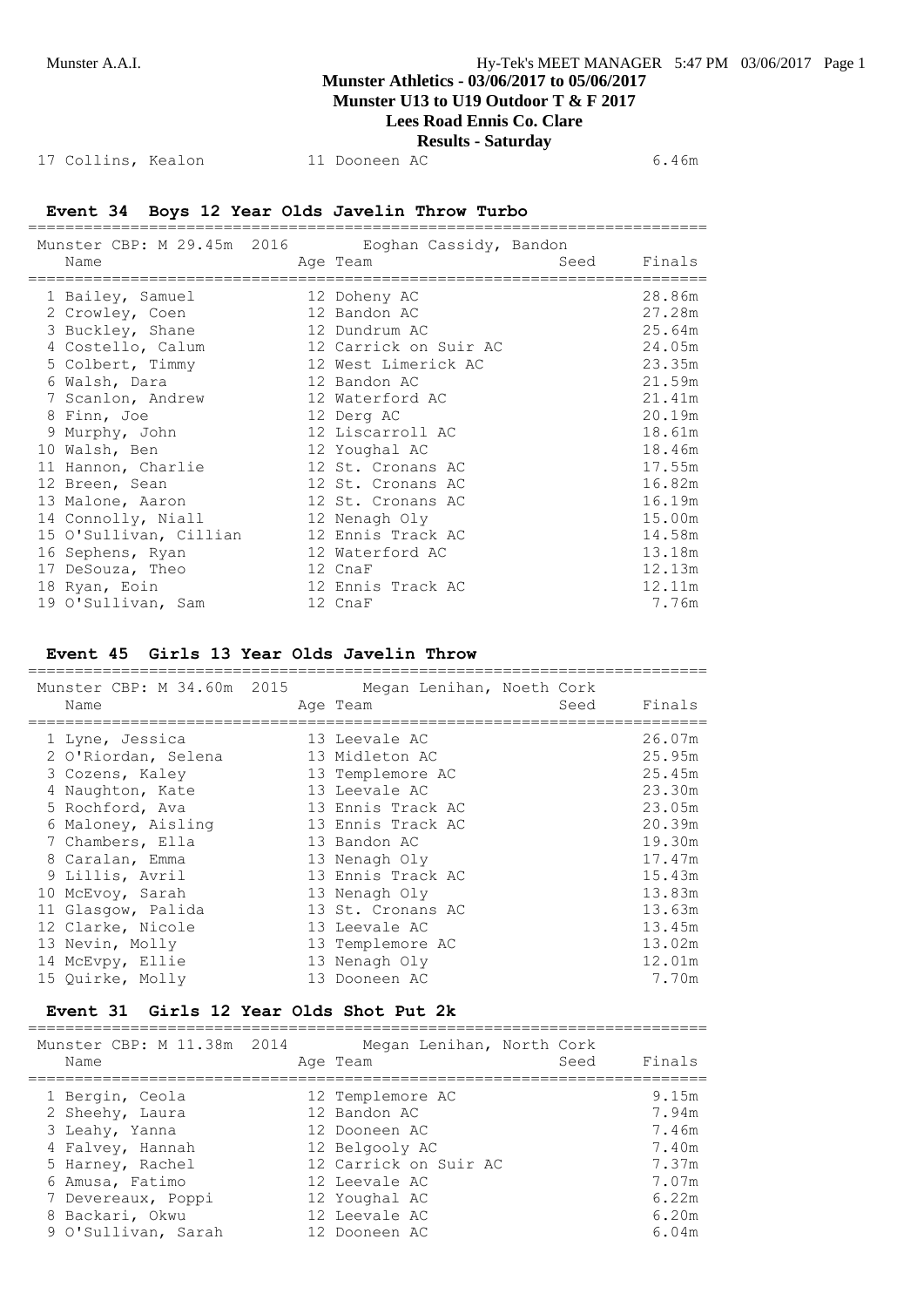**Munster U13 to U19 Outdoor T & F 2017**

## **Lees Road Ennis Co. Clare**

**Results - Saturday**

| 10 Davidson, Emily     | 12 Templemore AC   | 5.99m |
|------------------------|--------------------|-------|
| 11 O'Connor, Lisa      | 12 Templemore AC   | 5.96m |
| 12 Barrett, Eireann    | 12 Youghal AC      | 5.94m |
| 13 McNamara, Aimee     | 12 Kilmurry        | 5.85m |
| 14 Barry, Megan        | 12 St. Cronans AC  | 5.65m |
| 15 Dillon, Karis       | 12 Dooneen AC      | 5.63m |
| 16 Kilgannon, Sorcha   | 12 Youghal AC      | 5.34m |
| 17 Joy O'Regan, Alice  | 12 SunHi           | 5.04m |
| 18 Dunne, Shauna       | 12 Coolquill AC    | 5.00m |
| 19 Pike, Mollie        | 12 Ennis Track AC  | 4.81m |
| 20 Rynne, Grace        | 12 Ennis Track AC  | 4.71m |
| 21 Carew, Alex         | 12 Dooneen AC      | 4.37m |
| 22 Keane, Nicole       | 12 Ennis Track AC  | 3.70m |
| -- O'Riordan, Danielle | 12 Gneeveguilla AC | FOUL  |

#### **Event 47 Girls 13 Year Olds Shot Put 2k**

========================================================================= Munster CBP: M 12.39m 2014 Ciara Sheehy, Liscarroll Name **Age Team** Age Team Seed Finals ========================================================================= 1 Rochford, Ava 13 Ennis Track AC 9.66m 2 Caralan, Emma 13 Nenagh Oly 9.30m 3 Corbett, Isabelle 13 Coolquill AC 8.23m 4 Naughton, Kate 13 Leevale AC 7.99m 5 Lillis, Avril 13 Ennis Track AC 7.84m 6 Maloney, Aisling 13 Ennis Track AC 7.33m 7 Scanlon, Faye 13 Dooneen AC 7.30m 8 O'Riordan, Selena 13 Midleton AC 7.22m 9 Geoghegan, Caoimhe 13 Midleton AC 6.78m 10 Chambers, Ella 13 Bandon AC 6.77m 11 Cozens, Kaley 13 Templemore AC 6.74m 12 O'Connor, Chloe 13 Waterford AC 6.45m 13 Clarke, Nicole 13 Leevale AC 6.38m 14 Lawal, Debbie 13 Dooneen AC 6.30m 15 McEvoy, Sarah 13 Nenagh Oly 6.27m 16 McEvpy, Ellie 13 Nenagh Oly 6.24m 17 Nevin, Molly 13 Templemore AC 6.22m 18 Leyden, Ruth 13 Ennis Track AC 5.77m 19 Quirke, Molly 13 Dooneen AC 5.62m

#### **Event 44 Boys 13 Year Olds High Jump**

| Munster CBP: M 1.61m 2016 | Reece Ademola, Leevale |      |        |
|---------------------------|------------------------|------|--------|
| Name                      | Age Team               | Seed | Finals |
| 1 Ettoh, Kyle             | 13 Leevale AC          |      | 1.51m  |
| 2 Wilk, Timmy             | 13 Ballymore Cobh AC   |      | 1.45m  |
| 3 Falvey, Paddy           | 13 Tralee Harriers AC  |      | J1.45m |
| 4 Scanlon, David          | 13 Waterford AC        |      | J1.45m |
| 5 Alamu, George           | 13 Midleton AC         |      | 1.36m  |
| 6 Hardy, Matthew          | 13 Borrisokane AC      |      | J1.36m |
| 7 Bergin, Killian         | 13 Templemore AC       |      | 1.30m  |
| 8 Byrne, Bobby            | 13 Tralee Harriers AC  |      | 1.20m  |
| 8 McGuire, Thomas         | 13 Ennis Track AC      |      | 1.20m  |
| 10 Bello, William         | 13 Ennis Track AC      |      | 1.05m  |